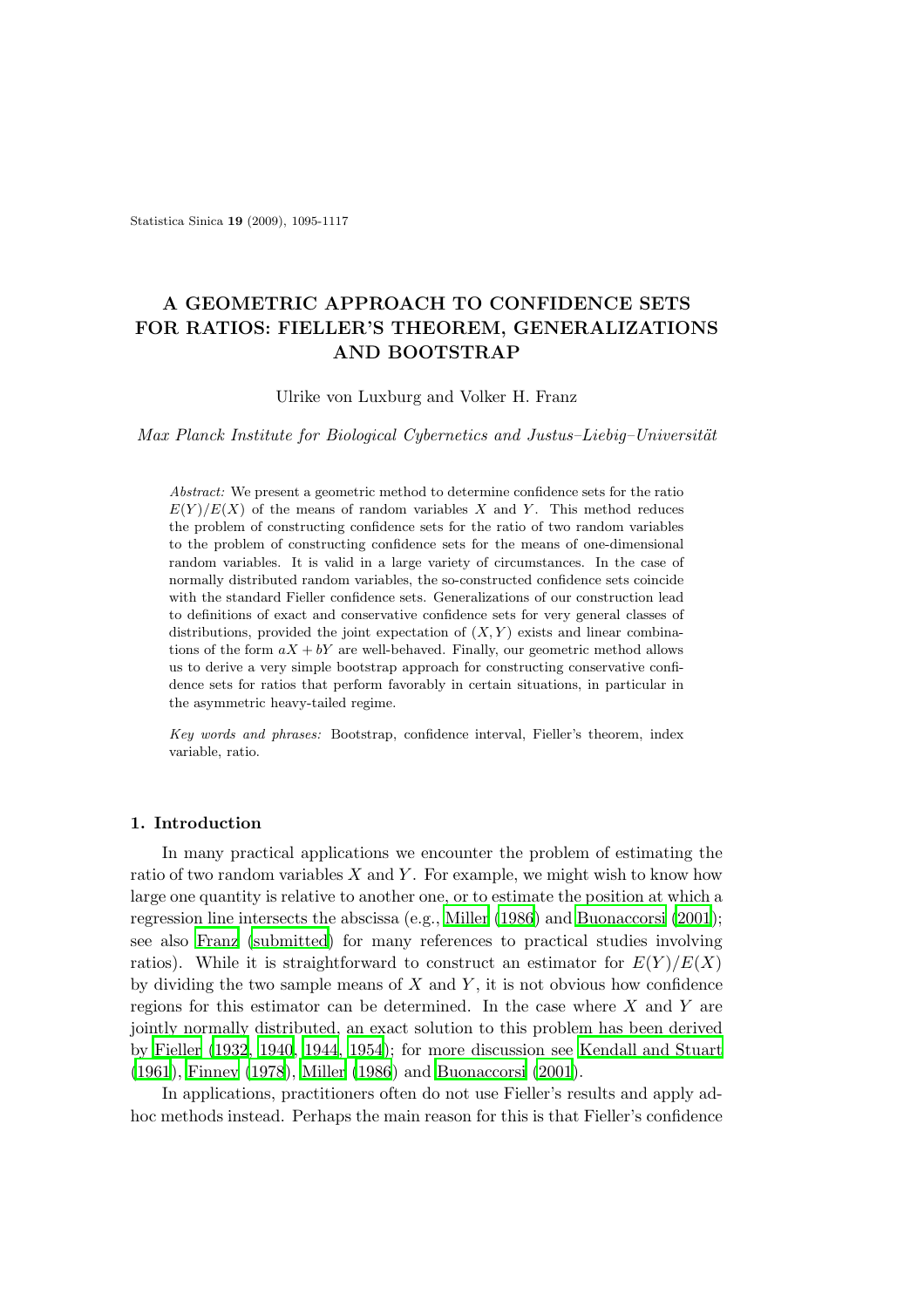regions are perceived as counter-intuitive. In benign cases they form an interval which is not symmetric around the estimator, while in other cases the confidence region consists of two disjoint unbounded intervals, or even of the whole real line. Especially the latter case is highly unusual. The confidence region does not exclude any value at all — certainly not what one would expect from a "wellbehaved" confidence region. However, different researchers [\(Gleser and Hwang](#page-21-8) [\(1987](#page-21-8)), [Koschat \(1987](#page-22-1)) and [Hwang \(1995](#page-21-9))) have shown that any method which cannot generate unbounded confidence limits for a ratio leads to arbitrary large deviations from the intended confidence level. For a discussion of the conditional confidence level, given that the Fieller confidence limits are bounded, see [Buonaccorsi and Iyer \(1984](#page-21-10)).

There have been several approaches to present Fieller's methods in a more intuitive way. Especially remarkable are the ones that rely on geometric argu-ments. [Milliken \(1982](#page-22-2)) attempted a geometric proof for Fieller's result when  $X$ and Y are independent normally distributed random variables. But his proof contained an error. Later, it was corrected and simplified by [Guiard \(1989](#page-21-11)). For the case that  $(X, Y) \sim N(\mu, \sigma^2 V)$ , where the mean  $\mu$  and the scale  $\sigma^2$  of the covariance are unknown, but the covariance matrix  $V$  is known, not usually the case. Guiard presents a geometric construction of confidence regions, and then shows by an elegant comparison to a likelihood ratio test that the constructed regions are exact and coincide with Fieller's solution. The drawback of his proof is that it only works in the case where the covariance matrix  $V$  is known, not usually the case. Moreover, although the confidence sets are constructed by a geometric procedure, Guiard's proof relies on properties of the likelihood ratio test and does not give geometric insights into why the construction is correct. In this article we derive several simple geometric constructions for exact confidence sets for ratios. Our construction coincides with Guiard's if  $(X, Y)$  are normally distributed with known covariance matrix  $V$ , but it is also valid in the case where  $V$  is unknown. Our proof techniques are remarkably simple and purely geometric. The understanding gained then allows us to extend the geometric construction from normally distributed random variables to more general classes of distributions. While it is relatively straightforward to define confidence sets for elliptically symmetric distributions, another extension leads to a new construction of exact confidence sets for ratios for a very large class of distributions. The only assumptions we have to make is that the means of  $X$  and  $Y$  exist, and that it is possible to construct exact confidence sets for the means of linear combinations of the form  $a_1X + a_2Y$ . To our knowledge, these are the first *exact* confidence sets for ratios of very general classes of distributions. Finally, using the geometric insights also leads to a simple bootstrap procedure for confidence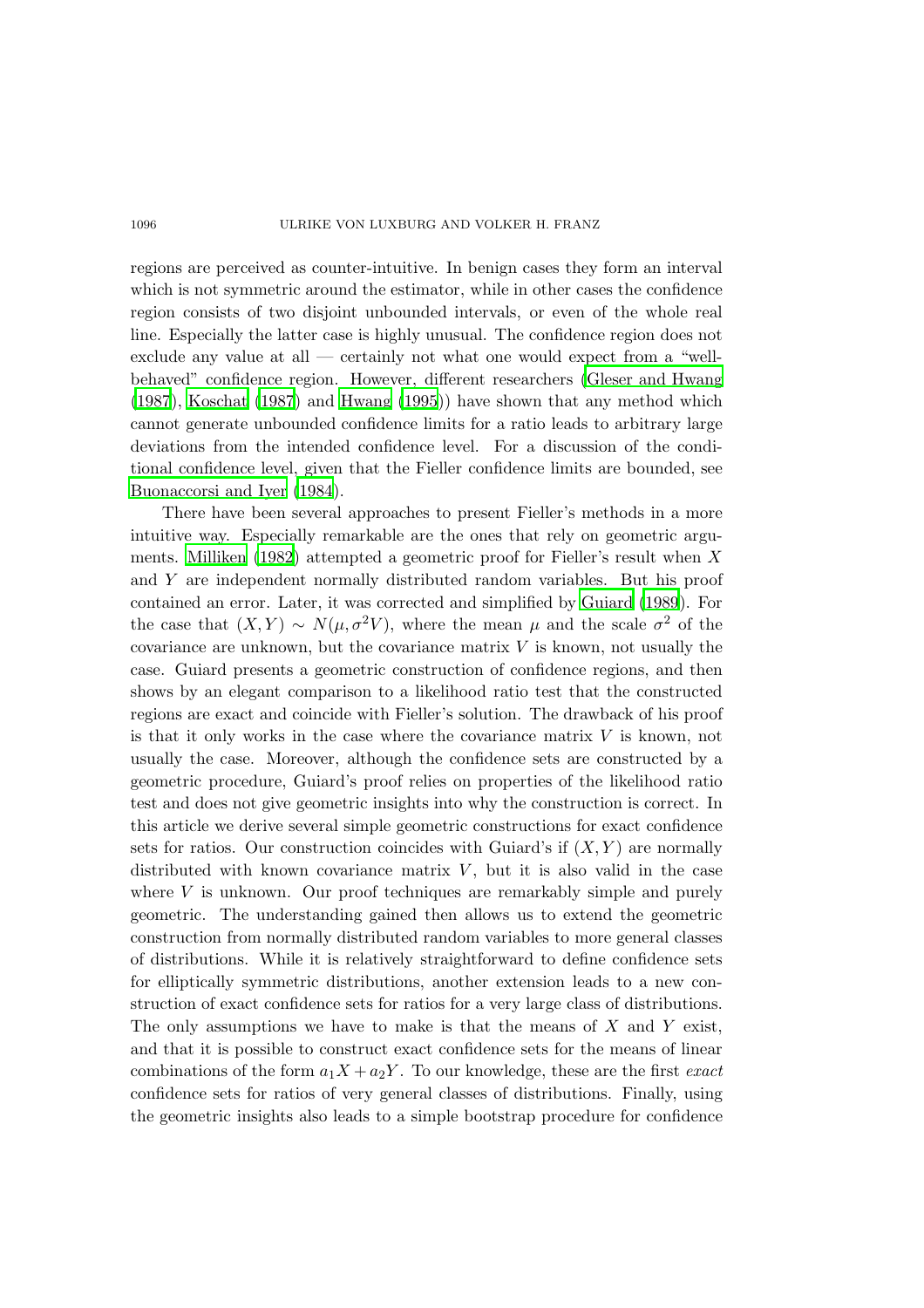sets for ratios. This method is particularly well-suited for highly asymmetric and heavy-tailed distributions.

# 1.1. Definitions and notation

Consider a sample of *n* pairs  $Z_i := (X_i, Y_i)_{i=1,\dots,n}$  drawn independently according to some underlying distribution. We first assume that this joint distribution is  $N(\mu, C)$  with mean  $\mu = (\mu_1, \mu_2)$  and covariance matrix  $C = \begin{pmatrix} c_{11} & c_{12} \\ c_{21} & c_{22} \end{pmatrix}$ , where both  $\mu$  and  $C$  are unknown. Later we will study more general classes of distributions. Our goal is to estimate the ratio  $\rho := \mu_2/\mu_1$  and to construct confidence sets for this ratio. To estimate the unknown means and the entries in the covariance matrix, we use the standard estimators

<span id="page-2-0"></span>
$$
\hat{\mu}_1 := \frac{1}{n} \sum_{i=1}^n X_i \text{ and } \hat{\mu}_2 := \frac{1}{n} \sum_{i=1}^n Y_i,
$$
\n(1.1)

$$
\hat{c}_{11} := \frac{1}{n} \frac{1}{n-1} \sum_{i=1}^{n} (X_i - \hat{\mu}_1)^2 \text{ and } \hat{c}_{22} := \frac{1}{n} \frac{1}{n-1} \sum_{i=1}^{n} (Y_i - \hat{\mu}_2)^2, \qquad (1.2)
$$

$$
\hat{c}_{12} := \hat{c}_{21} = \frac{1}{n} \frac{1}{n-1} \sum_{i=1}^{n} (X_i - \hat{\mu}_1)(Y_i - \hat{\mu}_2).
$$
\n(1.3)

Note that for convenience we rescaled the estimators  $\hat{c}_{ij}$  by  $1/n$  to reflect the variability of the estimators  $\hat{\mu}_1$  and  $\hat{\mu}_2$ . As an estimator for the ratio  $\rho = \mu_2/\mu_1$ we use  $\hat{\rho} := \hat{\mu}_2/\hat{\mu}_1$ . Note that our goal is to estimate  $E(Y)/E(X)$  and not  $E(Y/X)$ . In fact, if X and Y are normally distributed, the latter quantity does not even exist. Moreover, when  $\hat{\mu}_1$  and  $\hat{\mu}_2$  are normally distributed, this implies that  $E(\hat{\rho}) = E(\hat{\mu}_2/\hat{\mu}_1)$  does not exist as well. Hence, the estimator  $\hat{\rho}$  is biased. For discussion on the bias of the estimator  $\hat{\rho}$ , see [Beale \(1962](#page-21-12)), [Tin \(1965](#page-22-3)), [Durbin](#page-21-13) [\(1959](#page-21-13)), [Rao \(1981](#page-22-4)), [Miller \(1986](#page-22-0)); and [Dalabehera and Sahoo](#page-21-14) [\(1995](#page-21-14)).

For  $\alpha \in ]0,1[$ , a *confidence set* (or *confidence region*) of level  $1 - \alpha$  for  $\rho$  is a set R such that  $P_{\rho}(\rho \in R) \geq 1 - \alpha$ . If this statement holds with equality, then the confidence set  $R$  is called *exact*, otherwise it is called *conservative*. If the statement  $P_{\rho}(\rho \in R) = 1 - \alpha$  only holds in the limit for the sample size  $n \to \infty$ , the confidence set R is called *asymptotically exact*. A confidence interval  $[l, u]$  is called equal-tailed if  $P_{\rho}(\rho < l) = P_{\rho}(\rho > u)$ . It is called *symmetric around*  $\hat{\rho}$  if it has the form  $[\hat{\rho} - q, \hat{\rho} + q]$ . For general background reading about confidence sets we refer to Chapter 20 of [Kendall and Stuart \(1961](#page-21-6)), Section 5.2 of [Schervish](#page-22-5) [\(1995](#page-22-5)), and Chapter 4 of [Shao and Tu \(1995\)](#page-22-6). For a real-valued random variable with distribution function F and  $\alpha \in ]0,1[$ , the  $\alpha$ -quantile of F is the smallest x such that  $F(x) = \alpha$ . We denote this quantile by  $q(F, \alpha)$ . In the special case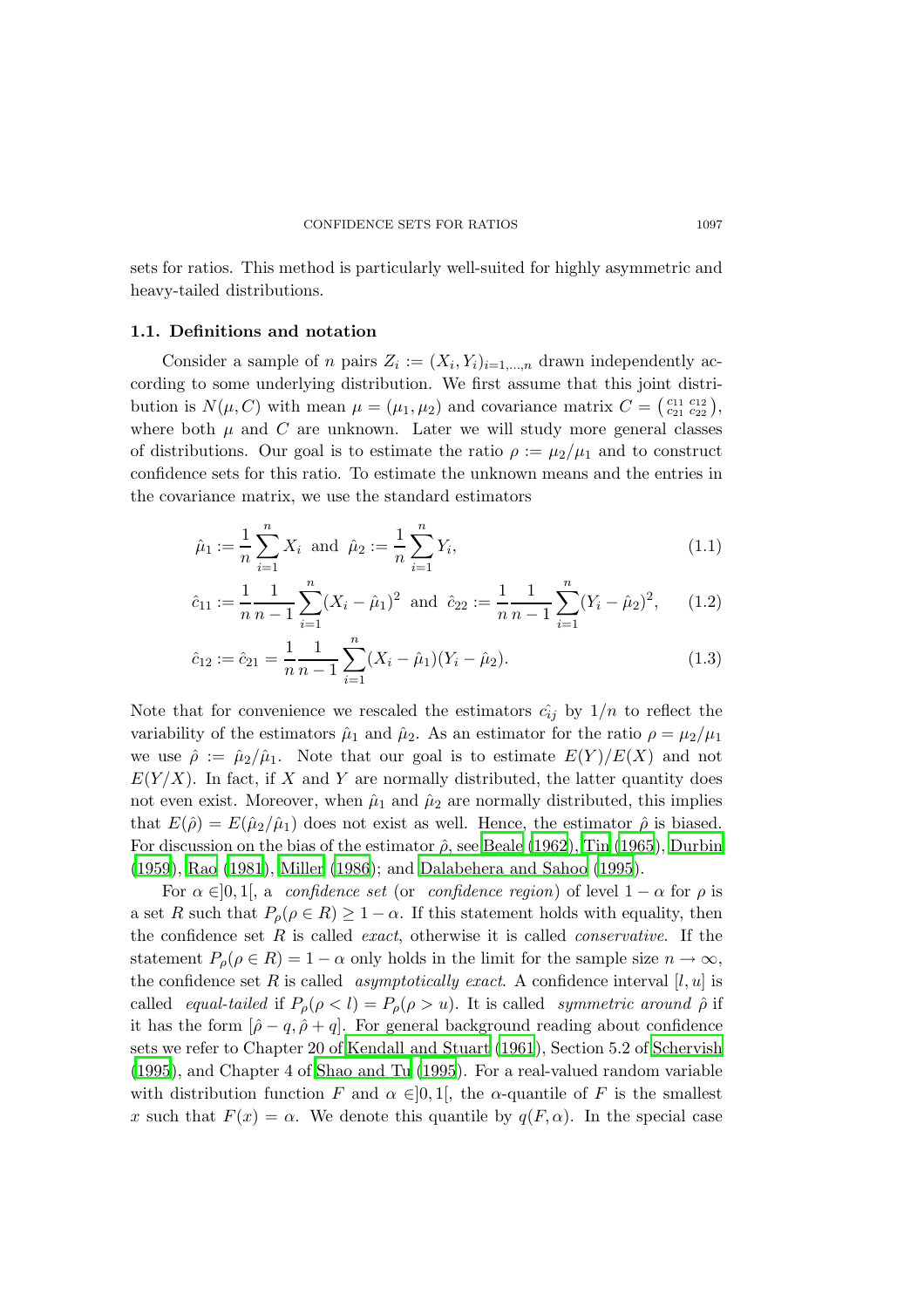where  $F$  is induced by the Student-t distribution with  $f$  degrees of freedom, we denote the quantile by  $q(t_f, \alpha)$ .

Many of the geometric arguments in this paper are based on orthogonal projections of the two-dimensional plane to a one-dimensional subspace. In the two-dimensional plane, the line  $L_{\rho}$  through the origin with slope  $\rho$  and the line  $L_{\rho_{\perp}}$  orthogonal to  $L_{\rho}$  are

$$
L_{\rho} := \{(x, y) \in \mathbb{R}^2 | y = \rho x\}
$$
 and  $L_{\rho_{\perp}} := \{(x, y) \in \mathbb{R}^2 | y = (-\frac{1}{\rho})x\}.$ 

For an arbitrary unit vector  $a = (a_1, a_2)' \in \mathbb{R}^2$ , let  $\pi_a : \mathbb{R}^2 \to \mathbb{R}$ ,  $x \mapsto a'x =$  $a_1x_1+a_2x_2$  be the orthogonal projection of the two-dimensional plane on the onedimensional subspace spanned by a, that is on the line  $L_r$  with slope  $r = a_2/a_1$ . We write  $\pi_r$  for the projection on  $L_r$ , and  $\pi_{r_\perp}$  for the projection on  $L_{r_\perp}$ . Let  $C \in \mathbb{R}^{2 \times 2}$  be a covariance matrix with eigenvectors  $v_1, v_2 \in \mathbb{R}^2$  and eigenvalues  $\lambda_1, \lambda_2 \in \mathbb{R}$ . Consider the ellipse centered at some point  $\mu \in \mathbb{R}^2$  such that its principal axes have the directions of  $v_1, v_2$  and lengths  $q\sqrt{\lambda_1}$  and  $q\sqrt{\lambda_2}$  for some  $q > 0$ . We denote this ellipse by  $E(C, \mu, q)$  and call it the covariance ellipse corresponding to C, centered at  $\mu$  and scaled by q. This ellipse can also be described as the set of points  $z \in \mathbb{R}^2$  which satisfy  $(z - \mu)'C^{-1}(z - \mu) = q^2$ .

# 2. Exact Confidence Regions for Normally Distributed Random Variables

Let us start with a few geometric observations. For given  $\mu = (\mu_1, \mu_2) \in \mathbb{R}^2$ , the ratio  $\rho = \mu_2/\mu_1$  can be depicted as the slope of the line  $L_\rho$  in the twodimensional plane that passes through the origin and the point  $(\mu_1, \mu_2)$ . The estimated ratio  $\hat{\rho}$  is the slope of the line through the origin and the point  $\hat{\mu} =$  $(\hat{\mu}_1, \hat{\mu}_2)$  (cf., Figure 2.1). Consider a confidence interval  $R = [l, u] \subset \mathbb{R}$  that contains the estimator  $\hat{\rho}$ . The lower and upper limits of this interval correspond to the slopes of the two lines passing through the origin and the points  $(1, l)$  and  $(1, u)$ , respectively. Let W denote the wedge enclosed by those two lines. The slopes of the lines inside the wedge exactly correspond to the ratios inside the interval R. The other way round, the interval  $[l, u]$  can be reconstructed from the wedge as the intersection of the wedge with the line  $x = 1$  (cf., Figure 2.1).

## 2.1. Geometric construction of exact confidence sets

In the following we want to construct an appropriate wedge containing  $\hat{\mu}$ such that the region obtained by intersection with the line  $x = 1$  yields an exact confidence region for  $\rho$  of level  $1 - \alpha$ . This wedge will be constructed as the smallest wedge containing a certain ellipse around the estimated mean  $(\hat{\mu}_1, \hat{\mu}_2)$ .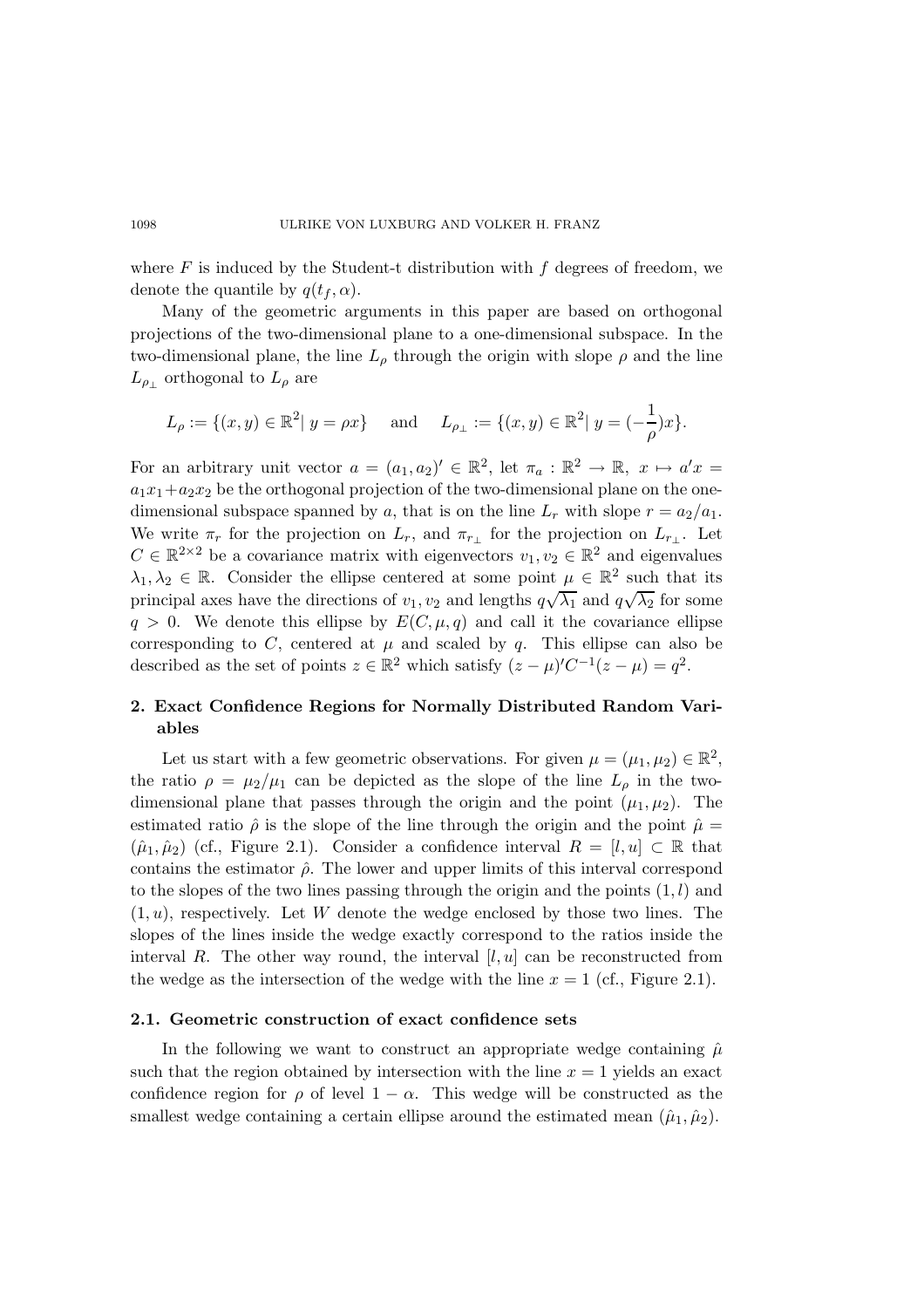

Figure 2.1. The ratio  $\hat{\mu}_2/\hat{\mu}_1$  can be depicted as the slope of the line through the points  $(0, 0)$  and  $(\hat{\mu}_1, \hat{\mu}_2)$ . The ratios inside [l, u] correspond to the slopes of all lines in the wedge spanned by the lines with slopes  $l$  and  $u$ . For a given wedge, the corresponding interval  $[l, u]$  can be obtained by intersecting the wedge with the line  $x = 1$ .



Figure 2.2. The three cases in the construction of the confidence set  $R_{\text{geo}}$ : bounded, exclusive unbounded, and completely unbounded.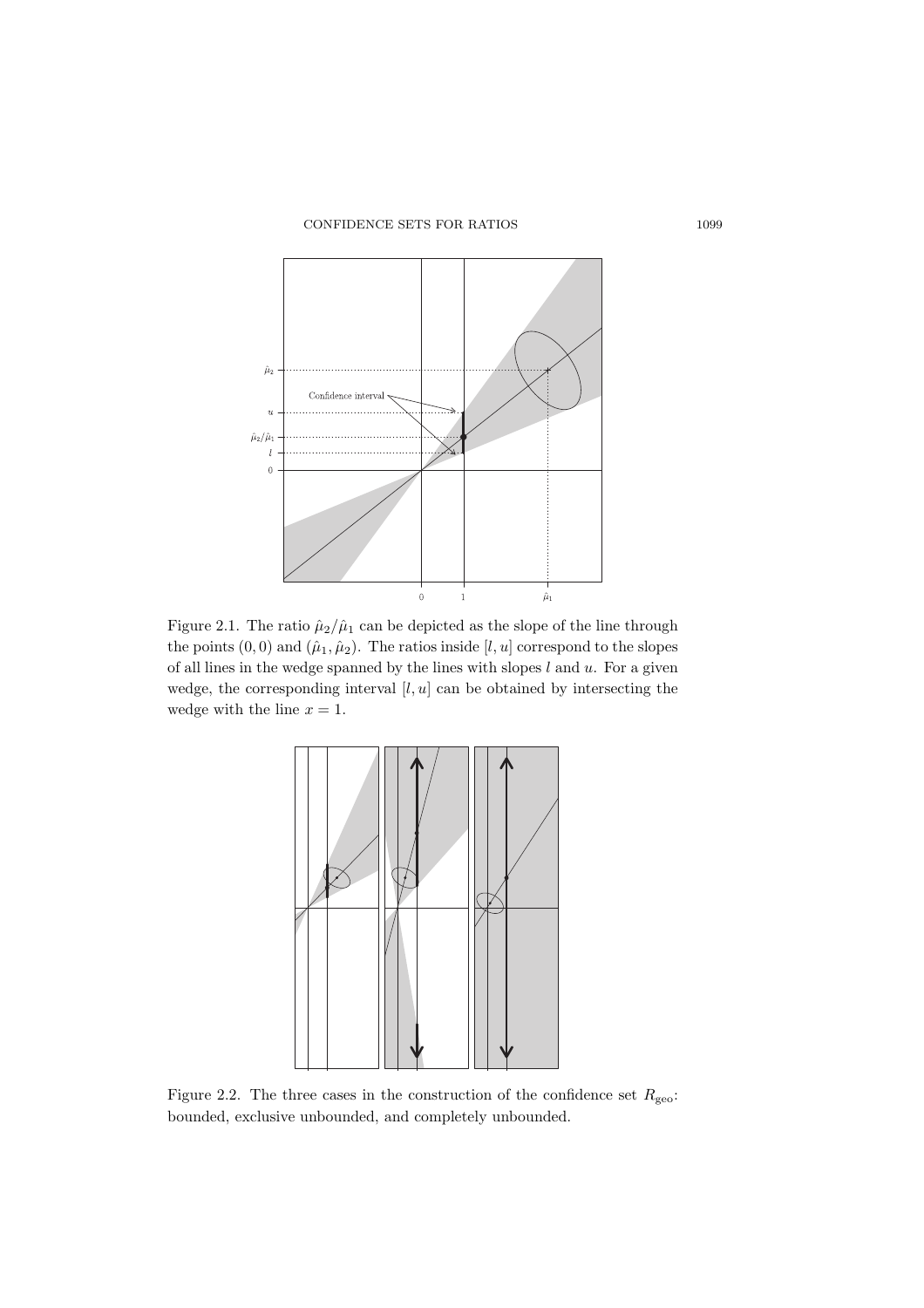# Construction 1. (Geometric construction of exact confidence regions  $R_{\text{geo}}$  for  $\rho$  in case of normal distributions)

- 1. Estimate the means  $\hat{\mu}_1$  and  $\hat{\mu}_2$  and the covariance matrix  $\hat{C}$  according to [\(1.1\)](#page-2-0) to  $(1.3)$ .
- 2. Let  $q := q(t_{n-1}, 1-\alpha/2)$  be the  $(1-\alpha/2)$ -quantile of the Student-t distribution with  $n-1$  degrees of freedom.
- 3. In the two-dimensional plane, plot the ellipse  $E = E(\hat{C}, \hat{\mu}, q)$  centered at the estimated joint mean  $\hat{\mu} = (\hat{\mu}_1, \hat{\mu}_2)$ , with shape according to the estimated covariance matrix  $\hat{C}$ , and scaled by the number q computed in Step 2.
- 4. Depending on the position of the ellipse, distinguish between the following cases (see Figure 2.2).
	- (a) If  $(0,0)$  is not inside E, construct the two tangents to E through the origin  $(0,0)$ , and let W be the wedge enclosed by those lines. Take  $R_{\text{geo}}$  to be the intersection of W with the line  $x = 1$ . Depending on whether the y-axis lies inside W or not, this results in an exclusive unbounded or a bounded confidence region.
	- (b) If (0,0) is inside E, choose  $R_{q\neq 0} = ]-\infty, \infty[$  (completely unbounded case).

Let us give some intuitive reasons why the three cases make sense. In the first case, the denominator  $\hat{\mu}_1$  is significantly different from 0. Observe that this is the case if and only if the ellipse  $E$  does not intersect the y-axis. Here we do not expect any difficulties from dividing by  $\hat{\mu}_1$  as the denominator is "safely away from 0". Our uncertainty about the value of  $\rho$  is restricted to some interval around  $\rho$ , which corresponds to the bounded case. The situation is more complicated if the denominator is not significantly different from 0, that is the ellipse intersects the y-axis. As we divide by a number potentially close to  $0$ , we cannot control the absolute value of the outcome, which may be arbitrarily large, nor can we be sure about its sign. Hence, regions of the form  $]-\infty, c_1]$  and  $[c_2,\infty]$  should be part of the confidence region. If, additionally, we are confident that the numerator is not too small, then we expect that  $\rho$  is not very close to 0. This is reflected by the "exclusive unbounded case". If, on the other hand, the numerator is not significantly different from 0, then we cannot guarantee anything: with dividing 0 by 0 any outcome is conceivable. Here the confidence set should coincide with the whole real line: the "completely unbounded" case.

Theorem 1. $(R_{\rm geo}$  is an exact confidence set for  $\rho$ ) Let  $(X_i, Y_i)_{i=1,...,n}$  be an i.i.d. sample drawn from the distribution  $N(\mu, C)$  with unknown  $\mu$  and C, and let  $R_{q\epsilon o}$  be the regions of Construction 1. Then  $R_{q\epsilon o}$  is an exact confidence region of level  $1 - \alpha$  for  $\rho$ , that is for all  $\mu$  and C we have  $P(\rho \in R_{\text{geo}}) = 1 - \alpha$ .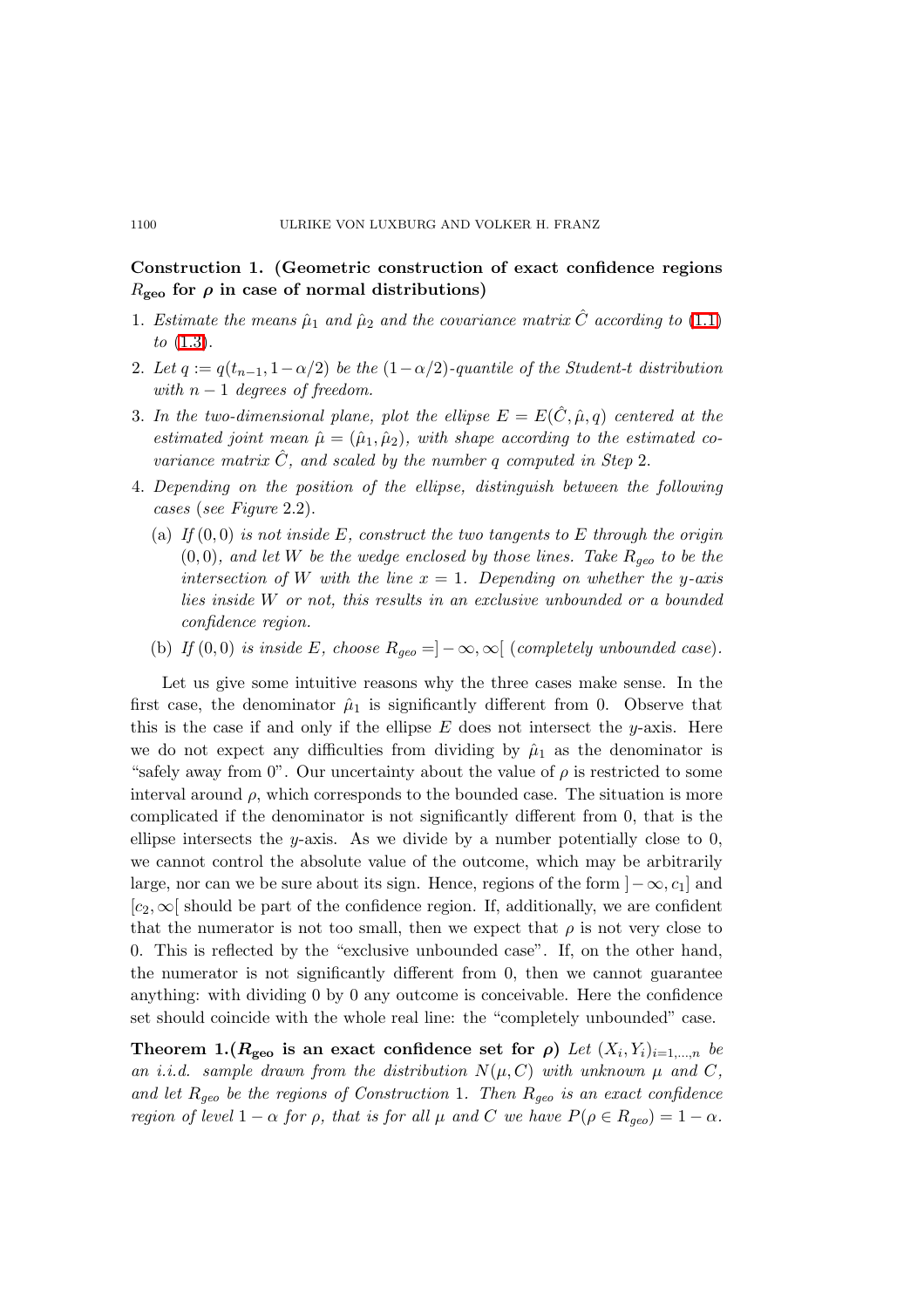**Proof.** Let  $a = (a_1, a_2)' \in \mathbb{R}^2$  be an arbitrary unit vector. We denote by  $U := \pi_a(X, Y)$  the projection of the joint random variable  $(X, Y)$  on the subspace spanned by a. Then U is distributed according to  $N(a'\mu, a'Ca)$ . The independent sample points  $(X_i, Y_i)_{i=1,\dots,n}$  are mapped by  $\pi_a$  to independent sample points  $(U_i)_{i=1,\dots,n}$ . It is easy to see that the length of the interval  $I := \pi_a(E)$ is  $2q(a'\hat{C}a)^{1/2}$ . Taking into account the choice of q in Construction 1 as the  $(1 - \alpha/2)$ -quantile of the Student-t distribution, by the normality assumption on  $(X, Y)$  we can conclude that the projected ellipse  $\pi_a(E)$  is a  $(1 - \alpha)$ -confidence interval for the mean  $\pi_a(\mu)$  of the projected random variables:

$$
1 - \alpha = P\left(\pi_a(\mu) \in [\pi_a(\hat{\mu}) - q(a'\hat{C}a)^{1/2}, \ \pi_a(\hat{\mu}) + q(a'\hat{C}a)^{1/2}]\right)
$$
  
=  $P(\pi_a(\mu) \in \pi_a(E)).$ 

This equation is true for all unit vectors a. Now we want to consider the particular projection  $\pi_{\rho_{\perp}}$  on the line  $L_{\rho_{\perp}}$  (that is, we choose  $a =$  $(\rho/\sqrt{1+\rho^2}, -1/\sqrt{1+\rho^2})$ ). Showing that  $\pi_{\rho}(\mu) \in \pi_{\rho}(\mathcal{E}) \iff \rho \in R_{\text{geo}}$ will complete our proof. As in the construction of  $R_{\text{geo}}$  we distinguish two cases. If the origin is not inside the ellipse  $E$  we can construct the wedge  $W$  as described in the construction of  $R_{\text{geo}}$ . In this case we have the following geometric equivalences (see Figure 2.3):

$$
\pi_{\rho_\bot}(\mu)\!\in\!\pi_{\rho_\bot}(E)\iff 0\!\in\!\pi_{\rho_\bot}(E)\!\iff E\cap L_\rho\!\neq\!\emptyset\iff L_\rho\!\subset\!W\iff \rho\!\in\!R_{\rm geo}.
$$

In the second case, the origin is inside the ellipse  $E$ . In this case it is clear that  $\pi_{\rho_{\perp}}(\mu) = 0$  is always inside  $\pi_{\rho_{\perp}}(E)$ . On the other hand, by definition, the region  $R_{\rm geo}$  coincides with  $]-\infty,\infty[$  in this case, and thus  $\rho \in R_{\rm geo}$  is true.

### 2.2. Comparison to Fieller's confidence sets

Now we want to compare the confidence regions obtained by Construction 1 to the classic confidence sets constructed by [Fieller \(1932,](#page-21-2) [1940](#page-21-3), [1944](#page-21-4), [1954\)](#page-21-5). To this end let us first state Fieller's result according to Subsection 4, p. 176-177 of [Fieller \(1954\)](#page-21-5). We reformulate his definition in our notation.

# Definition 2. (Fieller's confidence regions for  $\rho$  in case of normal distributions)

Compute the quantities

$$
q_{\text{exclusive}}^2 := \frac{\hat{\mu}_1^2}{\hat{c}_{11}}, \quad q_{\text{complete}}^2 := \frac{\hat{\mu}_2^2 \hat{c}_{11} - 2\hat{\mu}_1 \hat{\mu}_2 \hat{c}_{12} + \hat{\mu}_1^2 \hat{c}_{22}}{\hat{c}_{11} \hat{c}_{22} - \hat{c}_{12}^2}, \quad \text{and}
$$
  

$$
l_{1,2} = \frac{1}{\hat{\mu}_1^2 - q^2 \hat{c}_{11}} \left( (\hat{\mu}_1 \hat{\mu}_2 - q^2 \hat{c}_{12}) \pm \sqrt{(\hat{\mu}_1 \hat{\mu}_2 - q^2 \hat{c}_{12})^2 - (\hat{\mu}_1^2 - q^2 \hat{c}_{11})(\hat{\mu}_2^2 - q^2 \hat{c}_{22})} \right),
$$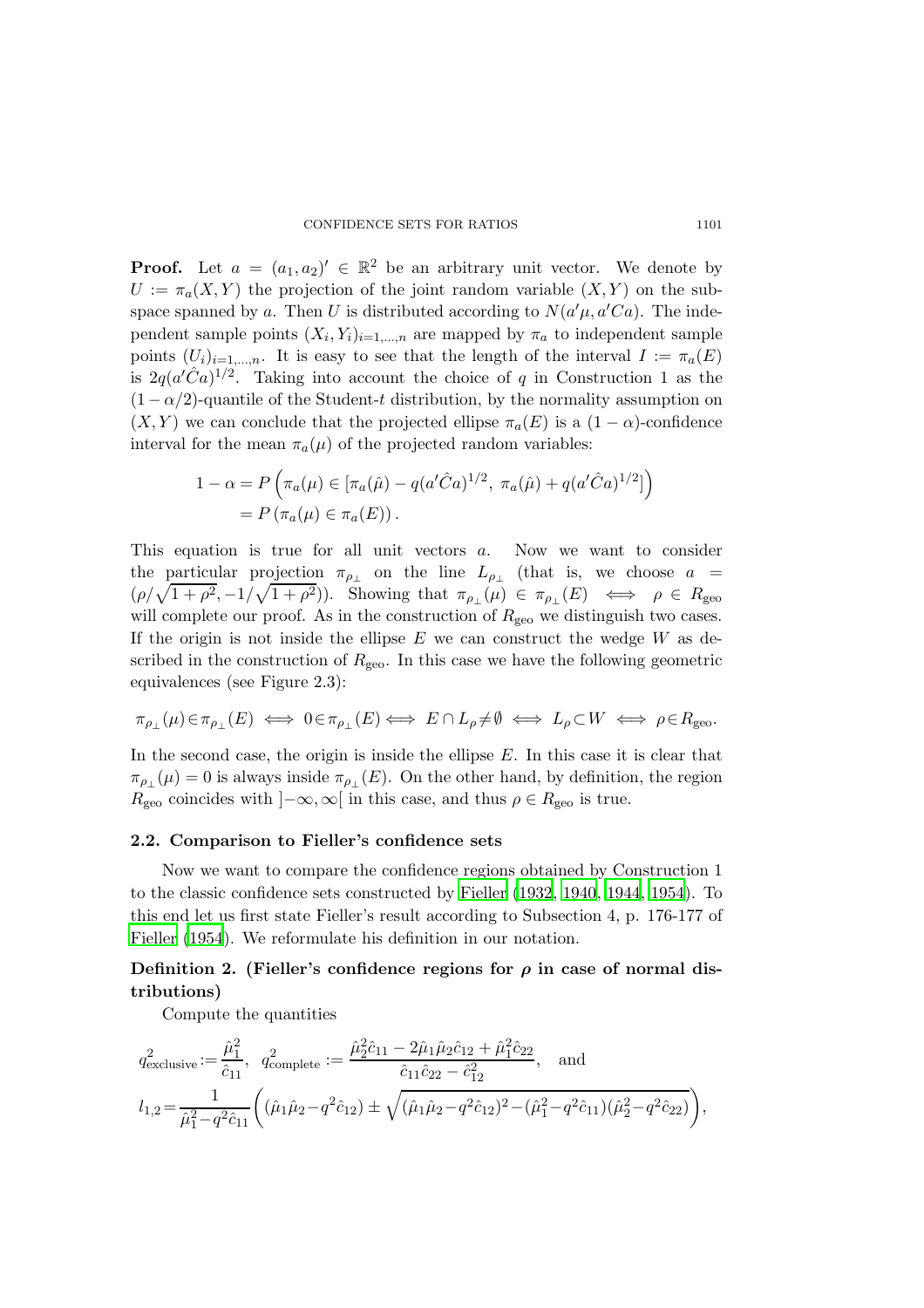

Figure 2.3. Projection of the ellipse E on the subspace spanned by  $\rho_{\perp}$ .

with q as in the definition of the confidence regions  $R_{\text{geo}}$ . Then define the confidence set  $R_{\text{Fieller}}$  as follows:

$$
R_{\text{Fielder}} = \begin{cases} \n\left] -\infty, \infty \right[ & \text{if } q_{\text{complete}}^2 \leq q^2 \\ \n-\infty, \min\{l_1, l_2\} & \cup \left[ \max\{l_1, l_2\}, \infty \right[ & \text{if } q_{\text{exclusive}}^2 < q^2 < q_{\text{complete}}^2 \\ \n\left[ \min\{l_1, l_2\}, \max\{l_1, l_2\} \right] & \text{otherwise} \n\end{cases}
$$

The three cases result in completely unbounded, exclusive unbounded, and bounded confidence sets, respectively.

**Theorem 3. (Fieller)** Let  $(X_i, Y_i)_{i=1,\dots,n}$  be an i.i.d. sample drawn from the distribution  $N(\mu, C)$  with unknown  $\mu$  and C. Then  $R_{Fieller}$  as given in Definition 2 is an exact confidence region of level  $1 - \alpha$  for  $\rho$ .

Proof of Fieller's theorem (sketch). Consider the function

<span id="page-7-0"></span>
$$
T_{r,\hat{C}}(x) := \frac{x_2 - rx_1}{\sqrt{c_{22}^2 - 2rc_{12}^2 + r^2c_{11}^2}},\tag{2.1}
$$

where  $r \in \mathbb{R}$  is a parameter and  $\hat{C}$  denotes the sample covariance matrix. When applied to  $r = \rho$  and  $x = \hat{\mu}$ , the statistic  $T_{\rho,\hat{C}}(\hat{\mu})$  has a Student-t distribution with  $n-1$  degrees of freedom. The set  $R_{\text{Fieller}} := \{r \in \mathbb{R} | T_{r,\hat{C}}(\hat{\mu}) \in [-q, q] \}$  now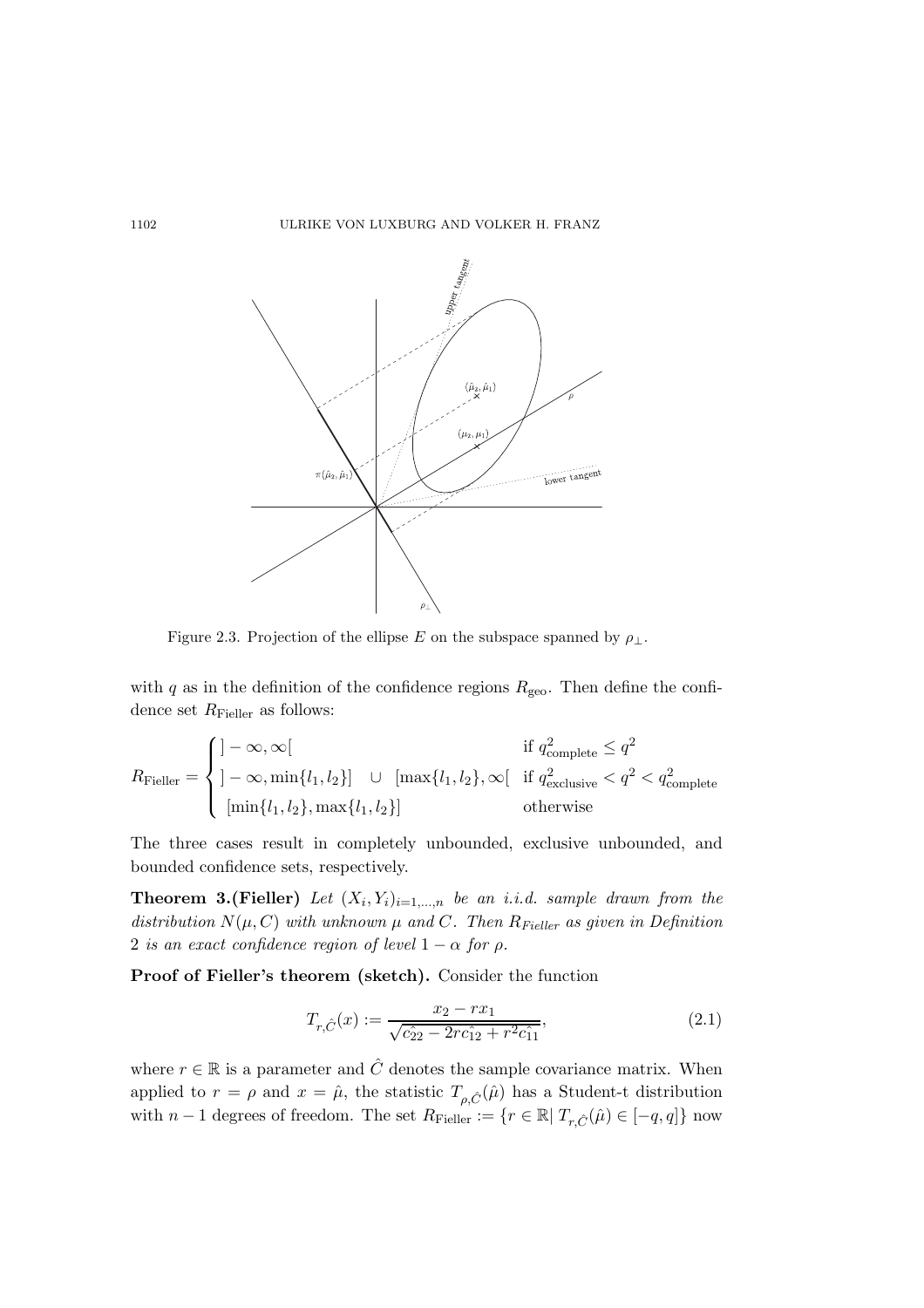satisfies (by the definition of  $q$  as a Student-t quantile)

$$
(\rho \in R_{\text{Fieller}}) = P(T_{\rho,\hat{C}}(\hat{\mu}) \in [-q,q]) = 1 - \alpha.
$$

Solving  $-q \leq T_{r,\hat{C}}(\hat{\mu}) \leq q$  for r leads to a quadratic inequality whose solutions are given by Fieller's theorem.

Let us make a few comments about this proof. The most important property of the statistic  $T_{\rho,\hat{C}}(\hat{\mu})$  is the fact that its distribution does not depend on  $\rho$ . That is, it is a pivotal quantity. Otherwise, solving the inequalities  $-q \le T_{r,\hat{C}}(\hat{\mu}) \le q$ for r would not lead to an expression independent of  $\rho$ . Moreover, note that the mapping  $T_{\rho,\hat{C}}$  projects the points on the line  $L_{\rho_{\perp}}$ , and additionally scales them such that the projected sample mean has variance 1. In particular it is interesting to note that because  $T_{\rho,\hat{C}}(\mu) = 0$ , the set  $J_{\rho} = [T_{\rho,\hat{C}}(\hat{\mu}) - q, T_{\rho,\hat{C}}(\hat{\mu}) + q]$  is a  $(1 - \alpha)$ -confidence interval for the projected mean  $T_{\rho,\hat{C}}(\mu)$ :

$$
P(T_{\rho,\hat{C}}(\mu) \in J_{\rho}) = P(0 \in [T_{\rho,\hat{C}}(\hat{\mu}) - q, T_{\rho,\hat{C}}(\hat{\mu}) + q])
$$
  
=  $P(T_{\rho,\hat{C}}(\hat{\mu}) \in [-q, q]) = 1 - \alpha$ .

This property will be used later to generalize Fieller's confidence set to more general distributions. Also note that solving the inequalities  $-q \leq T_{r,\hat{C}}(\hat{\mu}) \leq q$ coincides with the construction of the wedge in the geometric construction. The wedge can be seen as exactly the lines with slope  $r$  such that the projection of  $\hat{\mu}$  on  $L_{r\hat{\perp}}$  is still within  $[-q, q]$ . Based on all these observations it is natural to expect a close relation between  $R_{\text{Fieller}}$  and  $R_{\text{geo}}$ , which indeed exists.

Theorem 4.( $R_{\text{geo}}$  and  $R_{\text{Fieller}}$  coincide) The confidence region  $R_{\text{geo}}$  defined in Construction 1 coincides with  $R_{Fielder}$  as given in Definition 2.

**Proof.**(Sketch) First one has to show that the three cases in Fieller's theorem coincide with the three cases in the geometric approach. Second, one then has to verify that the numbers  $l_1$  and  $l_2$  in Fieller's theorem coincide with the slopes of the tangents to the ellipse. Both steps can be solved by straightforward but lengthy calculations. Details can be found in [von Luxburg and Franz \(2004](#page-22-7)).

Note that in the proof of Fieller's theorem, we did not directly use the fact that we have *paired* samples  $(X_i, Y_i)_{i=1,\dots,n}$ . Indeed, Fieller's theorem and its proof is also valid in the more general setting where we are given two independent samples  $X_1, \ldots, X_n$  and  $Y_1, \ldots, Y_m$  with a different number of sample points, and use unbiased estimators for the means  $\mu_1$ ,  $\mu_2$  and independent unbiased estimators for the (co)variances  $\hat{c}_{ij}$ . In this case one has to take care to choose the degrees of freedom in the Student-t-distribution appropriately, see [Buonaccorsi](#page-21-0) [\(2001](#page-21-0)) and Section 3.3.3 of [Rencher \(1998](#page-22-8)).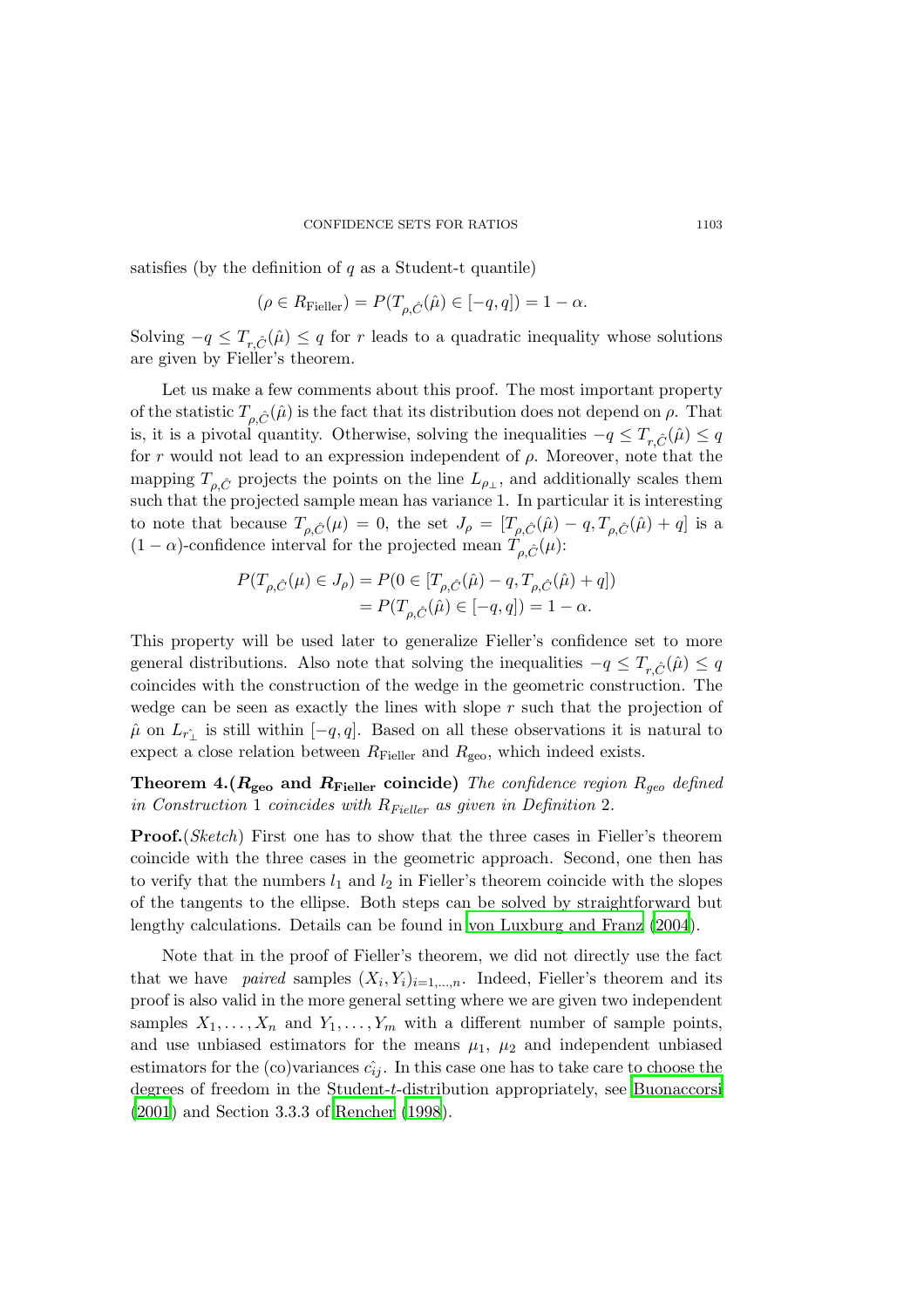## 3. Exact Confidence Sets for General Random Variables

In this section we extend our geometric approach to non-normally distributed random variables.

### 3.1. Elliptically symmetric distributions

In the normally distributed case, the main reason why Construction 1 leads to exact confidence sets is that the projected and studentized mean is Studentt distributed, no matter in which direction we project. More generally, such a property holds for all elliptically symmetric random variables. Elliptically symmetric random variables can be written in the form  $\mu + AY$  where  $\mu$  is a shift parameter, A is a matrix with  $AA' = C$ , and Y is any spherically symmetric random variable generated by a distribution H on  $\mathbb{R}_+$ . For a brief overview of spherical and elliptical distributions see [Eaton \(1981\)](#page-21-15); for an extensive treatment see Fang, Kotz and Ng  $(1990)$ . In particular, if X is an elliptically symmetric random variable with shift  $\mu$ , covariance C, and generator H, then the statistic  $T_{r,\hat{C}}(\hat{\mu})$  introduced in [\(2.1\)](#page-7-0) is a pivotal quantity which has the same distribution for all  $r \in \mathbb{R}$ . Denote the distribution function of this statistic by G. To extend Construction 1 to the case of elliptically symmetric distributions, all we have to do is to choose the parameter q as the quantile  $q(G, 1 - \alpha/2)$  of the distribution G. With similar arguments as in the last sections, one can see that the resulting confidence set is exact.

## 3.2. Confidence sets for a general class of distributions

Once we leave the class of elliptically symmetric random variables, the distributions of the projected means are no longer independent of the direction of the projection. Consequently, the techniques presented above do not apply. However, there is a surprisingly simple way to circumvent this problem. To see this, let us re-interpret Construction 1 as depicted in Figure 3.1. Previously, to determine whether  $r \in \mathbb{R}$  should be an element of  $R_{\text{geo}}$ , we checked whether the line with slope  $r$  is inside the wedge enclosing the ellipse  $E$ . But note that the same result can be achieved if we project the sample on the line  $L_{r_{\perp}}$ , construct a one-dimensional confidence set  $J_r$  for the mean on  $L_{r_\perp}$ , and check whether  $0 \in J_r$ or not. This observation is key to the following construction.

# Construction 2. (Exact confidence sets  $R_{gen}$  for  $\rho$  in case of general distributions)

- 1. For each  $r \in \mathbb{R}$ , project the sample points on  $L_{r_{\perp}}$  to get  $U_{r,i} = \pi_{r_{\perp}}(X_i, Y_i)$ ,  $i=1,\ldots,n$ .
- 2. For each  $r \in \mathbb{R}$ , construct a confidence set  $J_r$  for the mean of  $U_{r,i}$ , that is, a set such that  $P(\pi_{r_\perp}(\mu) \in J_r) = 1 - \alpha$ .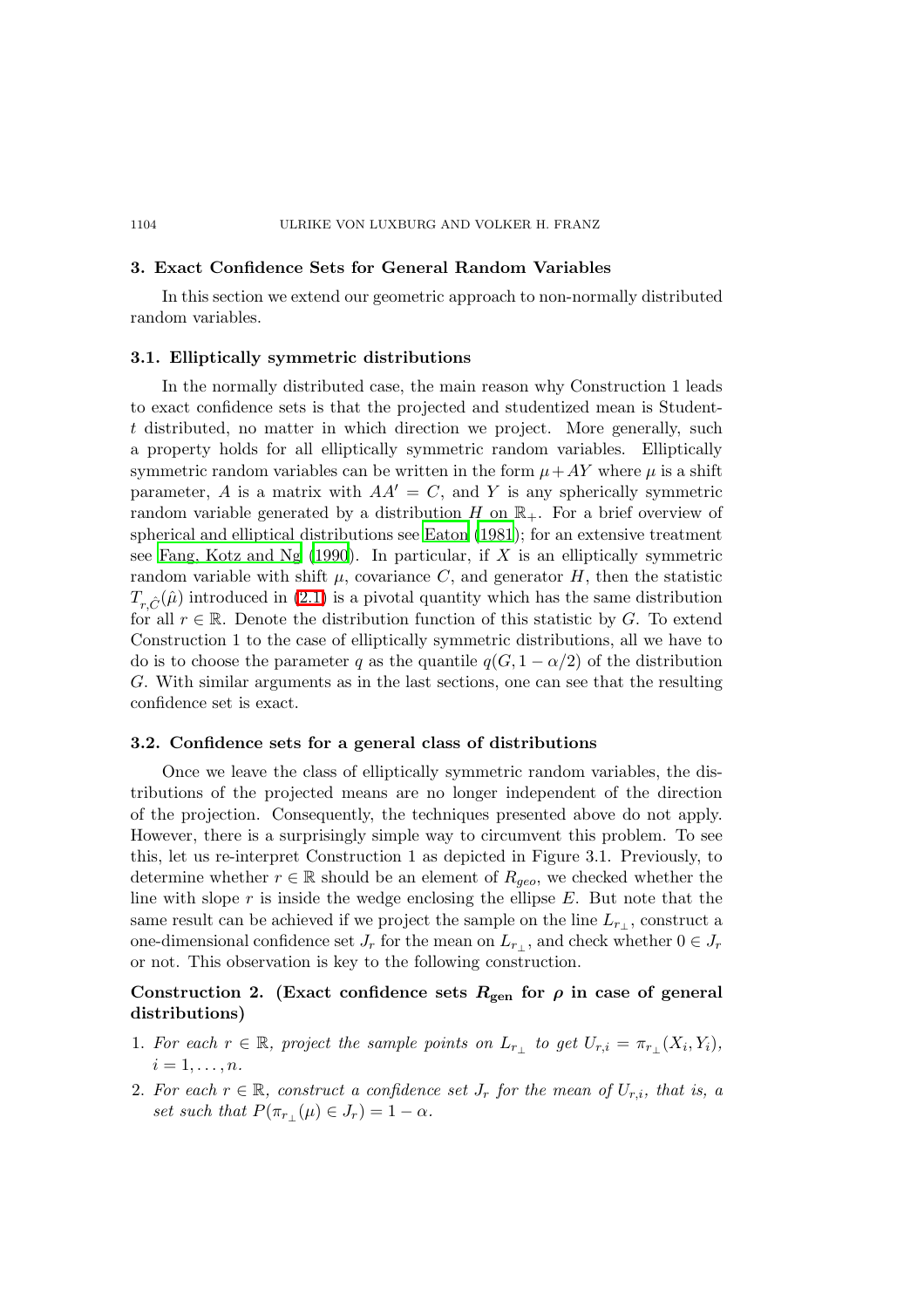

Figure 3.1. (Second geometric interpretation) By definition, ratio  $r$  is an element of Fieller's confidence set  $R_{\text{geo}}$  if the line  $L_r$  (depicted by the little arrow) is inside the wedge enclosing the covariance ellipse. This is the case if and only if the origin is inside the projection  $J_r := \pi_{r_+}(E)$  of the ellipse on the line  $L_{r}$ . The left panel shows a case where  $r \in R_{\text{geo}}$ , the right panel a case where  $r \notin R_{\text{geo}}$ .

# 3. Define the confidence set  $R_{gen}$  for  $\rho$  as  $R_{gen} = \{ r \in \mathbb{R} \mid 0 \in J_r \}.$

The big advantage of this construction is that the projection in the direction of the true value  $\rho$  is not singled out as a "special" projection, we simply look at all projections. Hence, Construction 2 does not require any knowledge about  $\rho$ .

Theorem 5. $(\bm{R_{\text{gen}}}$  is an exact confidence set for  $\bm{\rho})$  Let  $(X_i, Y_i)_{i=1,...,n} \in \mathbb{R}^2$ be i.i.d. pairs of random variables with an arbitrary distribution such that the joint mean of  $(X, Y)$  exists. If the confidence sets  $J_r$  used in Construction 2 exist and are exact (resp. conservative resp. liberal) confidence sets of level  $(1-\alpha)$  for the means of  $\pi_{r_{\perp}}((X_i,Y_i))_{i=1,\dots,n}$ , then  $R_{gen}$  is an exact (resp. conservative resp. liberal) confidence set for  $\rho$ .

**Proof.** In the exact case, we have to prove that the true ratio  $\rho$  satisfies  $P(\rho \in$  $R_{gen}$  = (1 –  $\alpha$ ). By definition of  $R_{gen}$ , for each  $r \in \mathbb{R}$  we have that  $r \in \mathbb{R}$  $R_{\text{gen}} \iff 0 \in J_r$ . In particular, this also holds for  $r = \rho$ . Moreover, the projection corresponding to the true ratio  $\rho$  projects the true mean  $\mu$  on the origin of the coordinate system. By linearity, the projection of the true mean  $\pi_{\rho_{\perp}}(\mu)$  equals the mean of the projected random variables. By construction of  $J_r$  we know that the latter is inside  $J_r$  with probability exactly  $(1 - \alpha)$ . So we can conclude that  $P(\rho \in R_{gen}) = P(0 \in J_{\rho}) = P(\pi_{\rho}(\mu) \in J_{\rho}) = 1 - \alpha$ .

To our knowledge, Construction 2 is the first construction of exact confidence sets for general distributions. It reduces the problem of estimating confidence sets for the ratio of two random variables to the problem of estimating confidence sets for the means of one-dimensional random variables. At first glance this looks very promising. However, the crux of the matter for applying this construction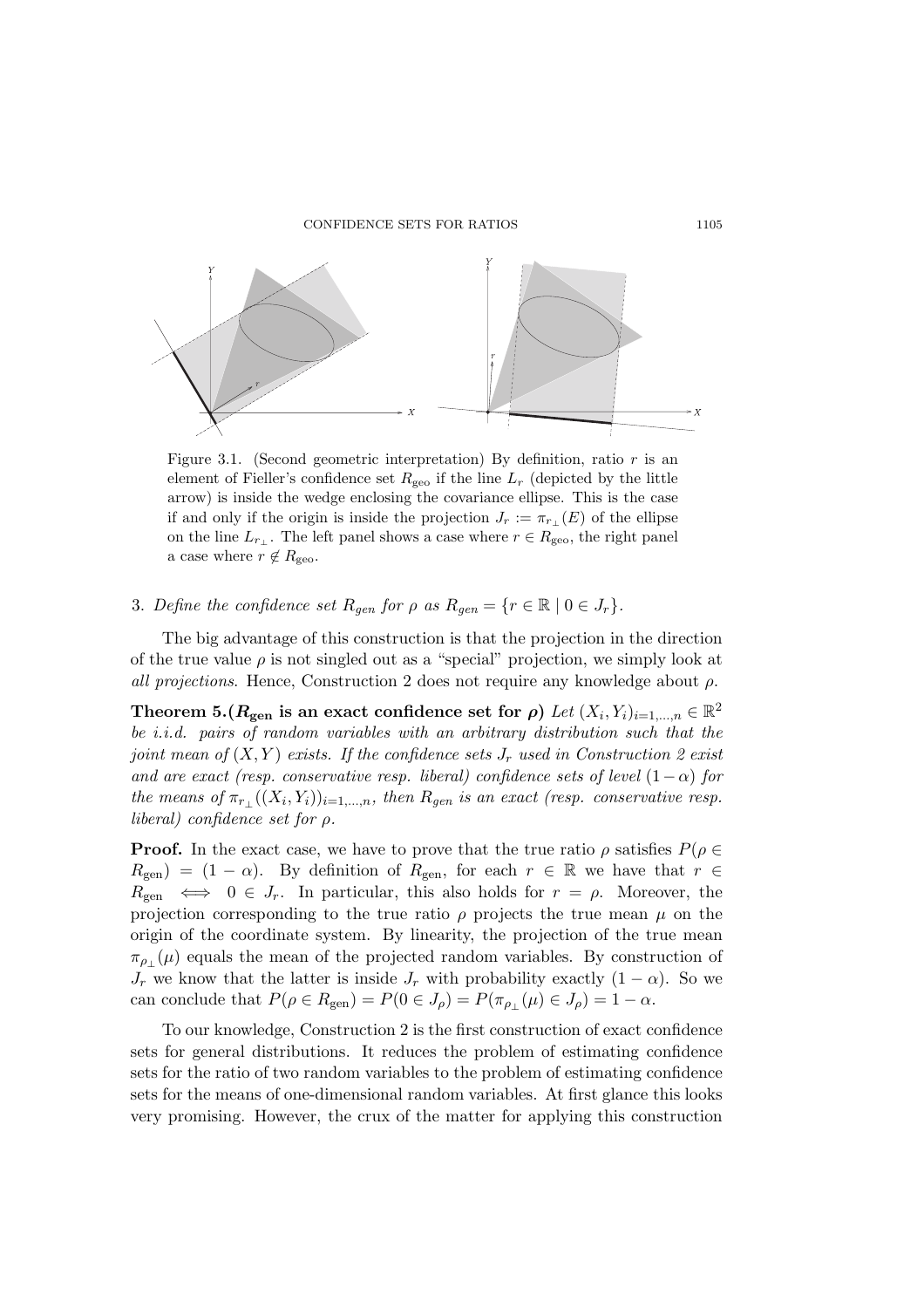in practice is that one has to know the analytic form of the distribution of the projected means. For this one has to be able to derive an analytic expression for general linear combinations of  $X$  and  $Y$ . While there might be some special cases in which this is tractable, for the vast majority of distributions such an analytic form is not easy to obtain. As a consequence, while being of theoretic interest, Construction 2 is of limited relevance for practical applications.

## 4. Conservative Confidence Sets for More General Random Variables

Our geometric principles can also be used to derive very simple conservative confidence sets for general distributions. The main idea is to replace the ellipse used in Construction 1 by a more general convex set  $M \subset \mathbb{R}^2$ . A straightforward idea is to choose M as a  $(1 - \alpha)$ -confidence set for the bivariate joint mean  $\mu \in \mathbb{R}^2$ , that is a set such that  $P(\mu \in M) = 1 - \alpha$ . Then, as above, we can construct the wedge  $W$  around  $M$  which is given by the two enclosing tangents and choose a confidence region  $R_{\text{cons}}$  by intersecting the wedge with the line  $x = 1$ , distinguishing between the same three cases as above.

Another simple but effective way to choose the convex set  $M$  it to take the axis-parallel rectangle  $A := I_1 \times I_2$ , where the intervals  $I_1 := [l_1, u_1]$  and  $I_2 := [l_2, u_2]$  are confidence intervals for the one-dimensional means  $\mu_1$  of X and  $\mu_2$  of Y. Formally, this leads to the following construction.

# Construction 3. (Geometric construction of conservative confidence regions  $R_{\text{cons}}$  for  $\rho$  for general distributions)

- 1. Construct exact (or conservative) confidence intervals  $I_1$  and  $I_2$  of level (1 −  $\alpha/2$ ) for the means of X and Y, respectively. In the two-dimensional plane, define the rectangle  $A = I_1 \times I_2$ .
- 2. (a) If  $(0,0)$  is not inside A, construct the two tangents to A through the origin  $(0, 0)$ , and let W be the wedge enclosed by those tangents. Define the confidence region  $R_{\text{cons}}$  as the intersection of W with the line  $x = 1$ . Depending on whether the y-axis lies inside  $W$  or not, this results in an exclusive unbounded or a bounded confidence region.
	- (b) If  $(0, 0)$  is inside A, choose the confidence region as  $R_{\text{cons}} = ] \infty, \infty[$ .

# Theorem 6.( $R_{\text{cons}}$  is a conservative confidence set for  $\rho$ )

Let  $(X_i, Y_i)_{i=1,\dots,n} \in \mathbb{R}^2$  be i.i.d. pairs of random variables with arbitrary distribution such that the joint mean of  $(X, Y)$  exists. If the confidence sets  $I_1$  and  $I_2$  used in Construction 3 exist and are exact or conservative confidence sets of level  $(1 - \alpha)$  for the means of X and Y, then  $R_{cons}$  is a conservative confidence set for  $\rho$  of level  $(1 - 2\alpha)$ .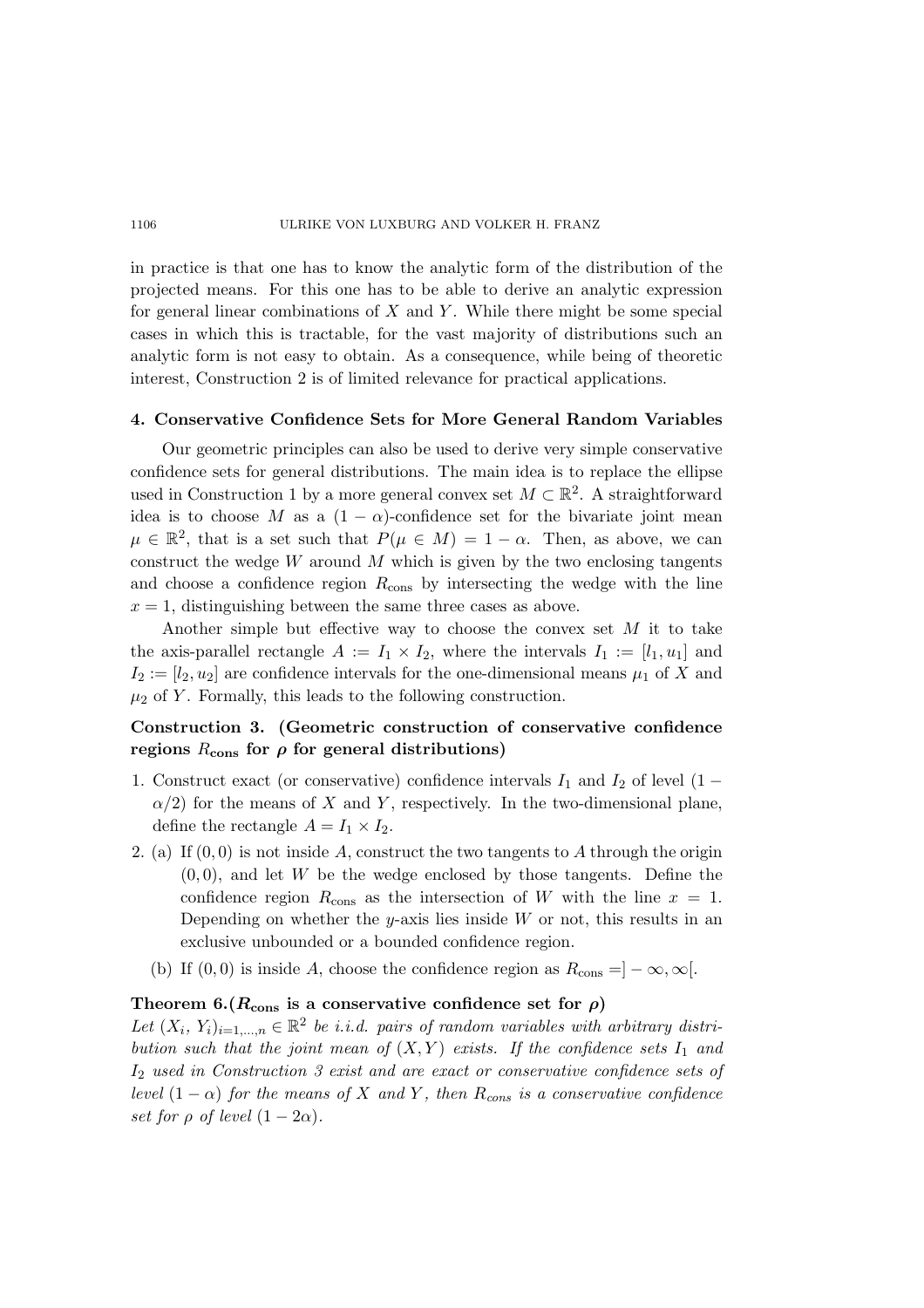Proof. The proof of this theorem is immediate:

$$
P(\rho \in R_{\text{cons}}) = P(\mu \in W) \ge P(\mu \in A) = P(\mu_1 \in I_1 \text{ and } \mu_2 \in I_2)
$$
  
= 1 - P(\mu\_1 \notin I\_1 \text{ or } \mu\_2 \notin I\_2) \ge 1 - (P(\mu\_1 \notin I\_1) + P(\mu\_2 \notin I\_2))  
= 1 - 2\alpha.

Interestingly, it can be seen easily that the set  $R_{\text{cons}}$  constructed using the rectangle coincides with the set obtained by "dividing" the one-dimensional confidence intervals  $I_2$  by  $I_1$ , namely  $R_{\text{cons}} = I_2/I_1 := \{y/x \mid y \in I_2, x \in I_1\}$ . The latter is a heuristic for confidence sets for ratios which can sometimes be found in the literature, usually without any theoretical justification. Our geometric method now reveals effortlessly that it is statistically safe to use this heuristic, but that it will lead to conservative confidence sets of level  $1 - 2\alpha$ .

One could think of even more general ways to construct a convex set  $M\subset \mathbb{R}^2$ as base for the conservative geometric construction. For example, instead of using axis-parallel projections as in Construction 3, one could base the convex set M on projections in arbitrary directions (for example, using the two projections in the directions  $\rho$  and  $\rho_{\perp}$ , or even using more than two projections). However, we would like to stress one big advantage of using the axis-parallel rectangle. While the exact generalizations presented in Section 3 requires construction of confidence sets for the means of arbitrary linear combinations of the form  $aX + bY$ , for the rectangle construction we only need to be able to construct exact confidence sets for the marginal distributions of  $X$  and  $Y$ , respectively. One can envisage many situations where distributional assumptions on  $X$  and  $Y$  are reasonable, but where the distributions of projections of the form  $aX + bY$  cannot be computed in closed form. In such a situation, the rectangle construction can serve as an easy loophole. The price we pay is the one of obtaining conservative confidence sets for the ratio instead of exact ones. But, in many cases, obtaining confidence sets which are provably conservative might be preferred over using heuristics, with unknown guarantees, to approximate exact confidence sets.

### 5. Bootstrap Confidence Sets

In the last sections we have seen how exact and conservative confidence sets for ratios of general classes of distributions can be constructed. In practice, the application of those methods is limited since we still need to know the exact distributions of the projections of  $(X, Y)$ . In this section we want to investigate how approximate confidence sets can be constructed in cases where the underlying distributions are unknown. It is natural to consider bootstrap procedures for this purpose (e.g., [Efron \(1979](#page-21-17)), [Efron and Tibshirani \(1993](#page-21-18)), [Shao and Tu](#page-22-6)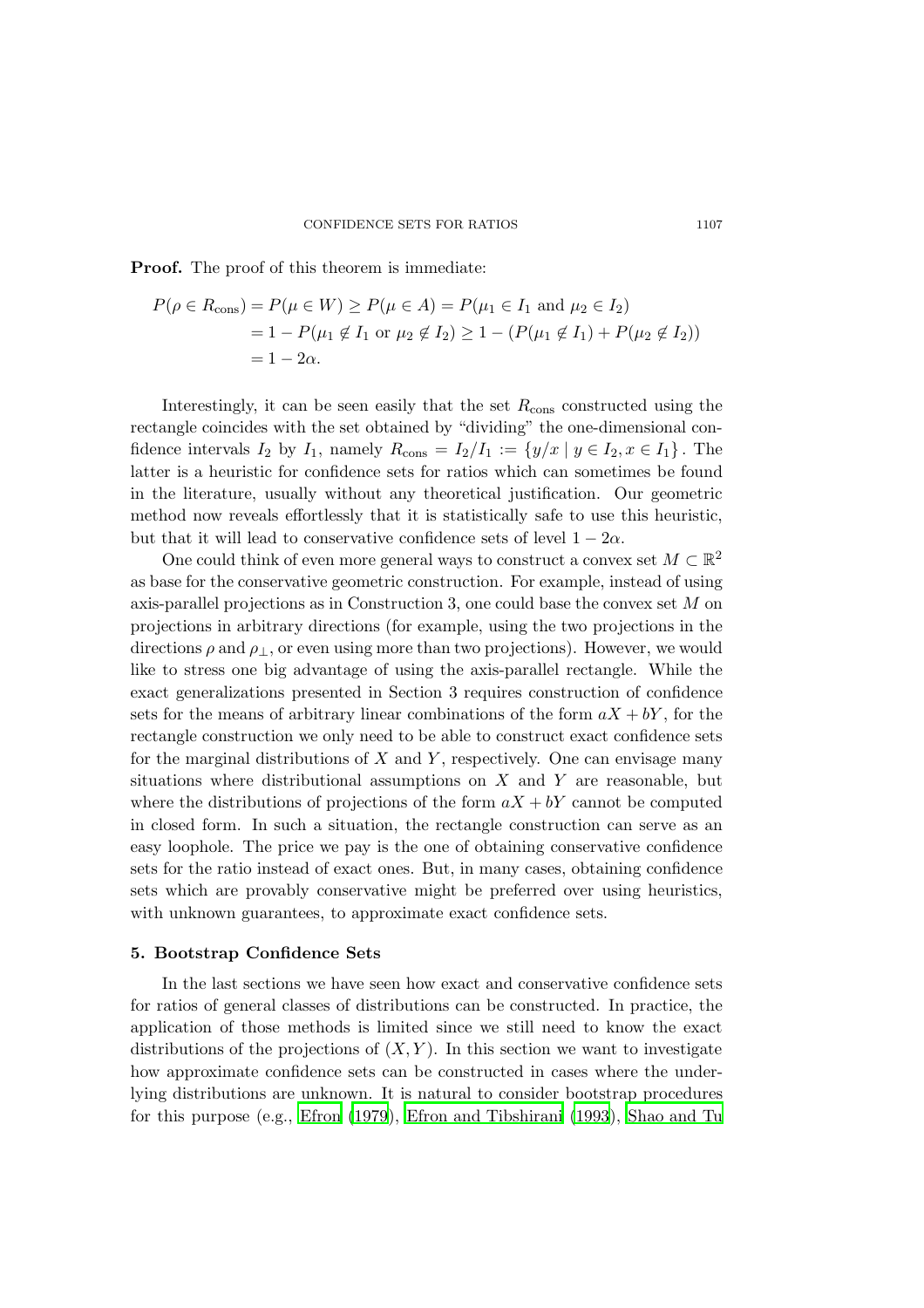[\(1995](#page-22-6)) and [Davison and Hinkley \(1997\)](#page-21-19)). However, if the variance of the statistics of interest does not exist, as is usually the case for  $\hat{\rho}$ , bootstrap confidence regions can be erroneous [\(Athreya](#page-20-0) [\(1987](#page-20-0)) and [Knight \(1989](#page-21-20))). Moreover, standard bootstrap methods that attempt to bootstrap the statistic  $\hat{\rho}$  directly cannot result in unbounded confidence regions. This is problematic, as it has been shown that any method which is not able to generate unbounded confidence limits for a ratio can lead to arbitrary large deviations from the intended confidence level [\(Gleser and Hwang](#page-21-8) [\(1987](#page-21-8)), [Koschat \(1987](#page-22-1)) and [Hwang \(1995](#page-21-9))). Hence, bootstrapping  $\hat{\rho}$  directly is not an option. Instead, in the literature there are several approaches to use bootstrap methods based on the studentized statistic  $T_{\rho,\hat{C}}(\hat{\mu})$  introduced at [\(2.1\)](#page-7-0). A simple approach along those lines is taken in Choquet, L'Ecuyer and Léger (1999). The authors use standard bootstrap methods to construct a confidence interval  $[q_1, q_2]$  for the mean of the statistic  $T_{\hat{\rho}, \hat{C}}(\hat{\mu})$ . As confidence set for the ratio, they then use the interval  $[\hat{\rho} - q_2 S_{\hat{\rho}}, \hat{\rho} - q_1 S_{\hat{\rho}}]$  where  $S_{\hat{\rho}}$  is the estimated standard deviation of  $\hat{\rho}$ . However, this approach is problematic as well: the confidence sets do not have the qualitative behavior of those of Fieller, and as they are always finite, the coverage probability can be arbitrarily small.

# 5.1. Bootstrap approach by Hwang and its geometric interpretation

A more promising bootstrap approach for ratios has been presented by [Hwang \(1995](#page-21-9)). He suggests using standard bootstrap methods to construct confidence sets for the mean of  $T_{\hat{\rho}, \hat{C}}(\hat{\mu})$ . To determine the confidence set for the ratio, he then proceeds, as Fieller, to solve a quadratic equation to determine the confidence set for the ratio. [Hwang \(1995\)](#page-21-9) argues that his confidence sets are advantageous when dealing with asymmetric distributions such as exponential distributions. However, we need to be careful here. [Hwang \(1995](#page-21-9)) only treats the case of one-sided confidence sets, where he constructs a confidence set of the form  $]-\infty, q]$  for  $T_{\hat{\rho}, \hat{C}}(\hat{\mu})$  and then solves the quadratic equation  $T_{\hat{\rho}, \hat{C}}(\hat{\mu})^2 \leq q^2$ . This leads to the well-known bounded, exclusively unbounded, and completely unbounded cases. However, the two-sided case is more involved and is not discussed in his paper. If one uses symmetric bootstrap confidence sets of the form  $[-q, q]$  for  $T_{\hat{\rho}, \hat{C}}(\hat{\mu})$ , then one can proceed by solving one quadratic inequality similar to that above. However, if one wants to exploit the fact that the distribution might not be symmetric, one would have to use asymmetric (for example equal-tailed) confidence sets of the form  $[q_1, q_2]$  for  $T_{\hat{\rho}, \hat{C}}(\hat{\mu})$ , in which case solving  $q_1 \leq T_{\hat{\rho}, \hat{C}}(\hat{\mu}) \leq q_2$  can lead to unpleasant effects. To satisfy both inequalities simultaneously, one has to solve two different quadratic inequalities. The joint solution can not only attain the three Fieller types, but all possible intersections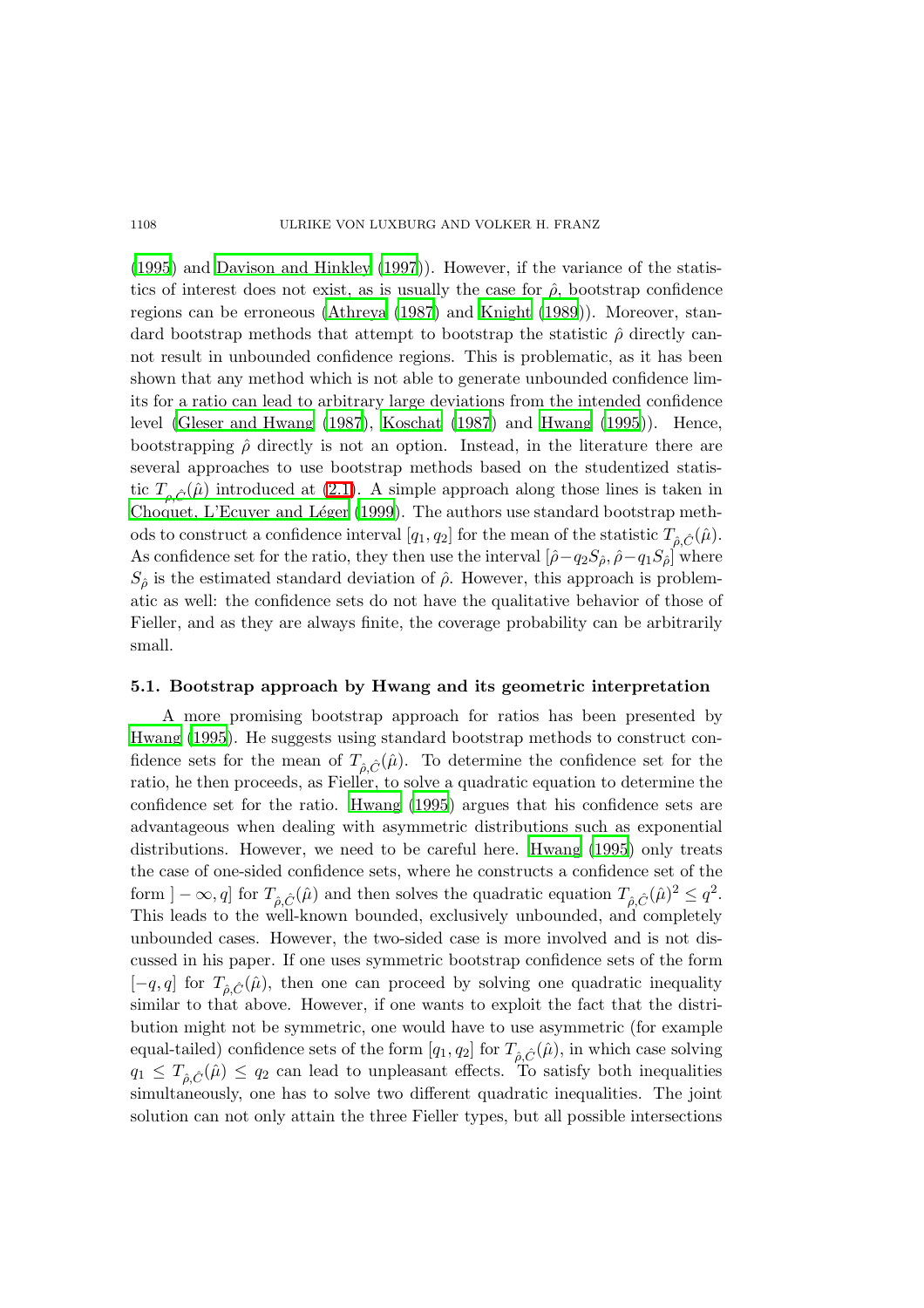of two Fieller-type sets. For example, one can obtain confidence sets for the ratio which are only unbounded on one side, such as  $]-\infty, l] \cup [l', u]$ . These are quite implausible: as discussed earlier: in cases where the denominator is not significantly different from 0, the confidence set should be unbounded on both ends; otherwise, the confidence set of the ratio would reflect a certainty about the sign of the denominator that is not present in the confidence set of the denominator itself. Consequently, we believe that Hwang's approach should only be used with symmetric (and not with equal-tailed) confidence sets for  $T_{\hat{\rho}, \hat{C}}(\hat{\mu})$ . In this case, Hwang's bootstrap approach can easily be interpreted in our geometric approach and is in fact very similar to Fieller's approach: as in Construction 1, one forms the covariance ellipse centered at  $\hat{\mu}$  using the estimated covariance matrix  $\hat{C}$ . But instead of using quantiles of the Student-t distribution to determine the width  $q$  of the ellipse, one now uses bootstrap quantiles for this purpose. Then one proceeds exactly as in the Fieller case. This geometric interpretation reveals that Hwang's approach relies on a crucial assumption on the distribution of the sample means: their covariance structure has to be elliptical. Consequently, his bootstrap approach cannot be considered distribution-free.

## 5.2. A geometric bootstrap approach

We now want to suggest a bootstrap approach which potentially is more suited to deal with highly asymmetric distributions. To this end, we adapt the geometric Construction 3, in a straightforward manner: we use bootstrap methods to construct the one-dimensional confidence intervals  $I_1$  and  $I_2$  used in Construction 3, and then proceed exactly as in Construction 3. The advantage of this approach is obvious: we do not need to make any assumptions on the distribution, can easily use asymmetric confidence intervals  $I_1$  and  $I_2$ , and still obtain Fieller-type behavior (as opposed to Hwang's method, which does not have this behavior when using asymmetric bootstrap sets). Moreover, our construction does not assume elliptical covariance structure, and can, for example, be used for heavy-tailed distributions that are not in the domain of attraction of the normal law. In this sense, the geometric bootstrap approach can be applied in situations where both Fieller's and Hwang's confidence sets fail.

Note that one can easily come up with other, more involved bootstrap methods based on the geometric method. For example, one can use more than two projections, can use projections which are not parallel to the coordinate axes, or can even base the wedge on more general two-dimensional convex sets in the plane. A completely different approach can be based on bootstrapping polar representations of the data (along the lines of [Koschat \(1987](#page-22-1))). We tried all those alternative approaches in our simulations. However, given that none of them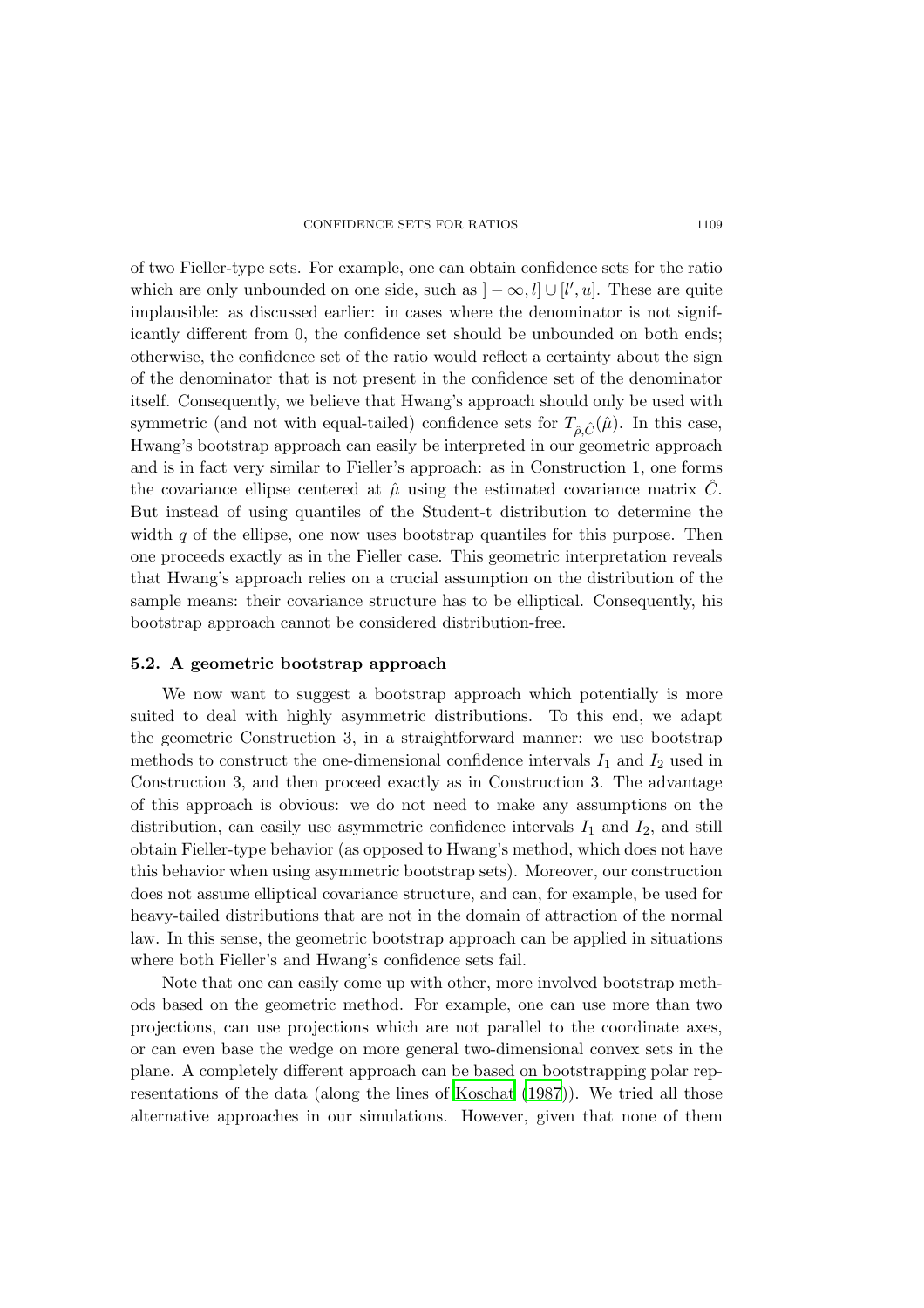outperformed the existing methods, we refrain from discussing more details due to space constraints.

# 5.3. Simulation study

In this section we present numerical simulations to compare the bootstrap approach of Hwang, our geometric bootstrap approach, and Fieller's standard confidence set.

Setup. For X and Y we use three different types of distributions: Normal distributions with means fixed at 1 and variance between 0.1 and 10. Exponential distributions with means between 0.1 and 10. Exponential distributions are highly asymmetric, but still in the domain of attraction of the normal law. Pareto distributions with density  $p(x) = ak^{a}/x^{a+1}$ , cf., Chapter 20 of [Johnson, Kotz and Balakrishnan \(1994](#page-21-22)). The parameter  $a$  in the Pareto density is called the tail index and is denoted by  $\text{Tail}(X)$ . For a Pareto $(k, a)$  distributed random variable, all moments of order larger than a exist, the smaller moments do not exist. In particular, for  $a \in ]1,2[$ , the expectation exists, but the variance does not exist. In this case the distribution is heavy-tailed and not in the domain of attraction of the normal law. In our experiments, we varied  $a$  between 1.1 and 2.5 and chose k such that the expectation of  $Pareto(k, a)$  is 1, that is,  $k = (a-1)/a$ . For some simulations we also used an inverted Pareto distribution (a Pareto distribution which has been flipped around its mean, so that its tail goes in the negative direction).

For each fixed distribution of X and Y, we independently sampled  $n = 20$  $(n = 100, n = 1,000,$  respectively) data points  $X_i$  and  $Y_i$ . Then we computed the Fieller confidence set according to Definition 2, our geometric bootstrap confidence sets based on Construction 3 as introduced in Section 5.2, and Hwang's bootstrap confidence sets. Each simulation was repeated  $R = 1,000$  times to obtain the empirical coverage. As nominal coverage probability we always chose 90% (for investigating coverage, this is more meaningful than the level 95%, as it leaves more room for deviations in both directions). To construct the bootstrap confidence sets for the one-dimensional means of  $X$  and  $Y$  (in the geometric method) and the projection  $T_{\hat{\rho}, \hat{C}}(\hat{\mu})$  (in Hwang's method), we used different bootstrap methods. As the default bootstrap method we used bootstrap-t (cf., [Efron and Tibshirani \(1993](#page-21-18))). We also tried several other standard methods such as the percentile or the bias corrected and accelerated (BCA) method (cf., [Efron and Tibshirani \(1993](#page-21-18))), but did not observe qualitatively different behavior. To deal with heavy-tailed distributions, we applied methods based on subsampling self-normalizing sums, as introduced by [Hall and LePage \(1996](#page-21-23)), see also [Romano and Wolf \(1999](#page-22-9)). Here one has to choose a single parameter, the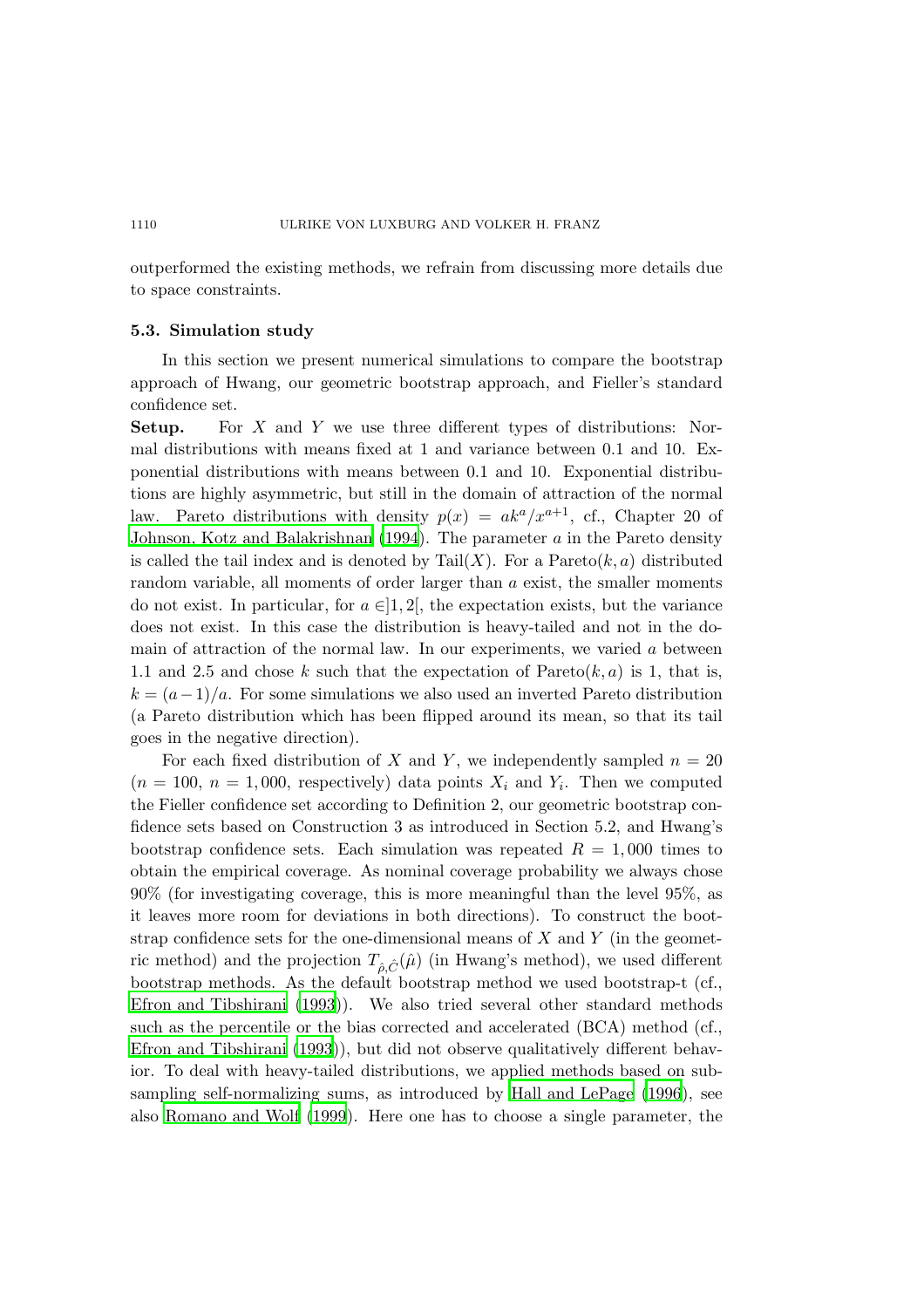size  $m$  of the subsamples. We did not use any automatic method to optimize over m but, based on values reported in [Romano and Wolf \(1999](#page-22-9)), fixed it to  $m = 10$ (resp. 40, 400) for  $n = 20$  (resp. 100, 1, 000). For all bootstrap methods, we tried both equal-tailed and symmetric confidence sets, in all cases with  $B = 2,000$ bootstrap samples. We report the bootstrap results using notations such as Hwang(symmetric, bootstrap-t) or Geometric(equal-tailed, subsampling). The terms in parentheses always refer to the construction of the confidence sets for the respective one-dimensional projections: the first term is either "symmetric" or "equal-tailed", the second one "bootstrap-t" or "subsampling".

Evaluation. In all settings we evaluated the empirical coverage (see Table 5.1) and the number of bounded confidence sets (see Table 5.2). Due to space constraints we cannot show the results for all parameter settings, nor any graphical evaluation. For instructive color plots of all evaluations, see the supplementary material to this paper [\(von Luxburg and Franz \(2007](#page-22-10))).

Coverage properties in case of finite variance. We start with the case where both X and Y are normally distributed (Table 5.1.A). Here Fieller's confidence set is exact, and indeed we can see that it achieves very good coverage values. In terms of absolute deviation from the nominal confidence level, Hwang performs comparably to Fieller. The difference is that Fieller tends to be slightly conservative, while Hwang tends to be slightly liberal. As predicted, the geometric method is conservative and achieves higher than nominal coverage. For all three methods, the results based on different sample sizes and different bootstrap constructions are qualitatively similar (see the Supplement).

To investigate the effect of symmetry, we considered the case where one of the random variables is exponentially distributed and thus highly asymmetric (Table 5.1.B). We can see that, qualitatively, the three procedures behave as described above (Fieller slightly conservative, Hwang slightly liberal, geometric conservative), even for a small sample size  $n = 20$  (results for larger n are similar, see the Supplement). The fact that the original distribution was asymmetric seems not to have much impact on the results.

Coverage properties in heavy-tailed regime. The general picture changes dramatically if we investigate the case of heavy-tailed distributions. Here we considered simulations with  $X \sim$  Pareto, Y  $\sim$  Paretoinverted. The reason for using the inverted Pareto distribution for Y (instead of the "standard" one) was that we wanted to study a general asymmetric case — the distribution of the projections on  $L_{\rho_{\perp}}$  would be perfectly symmetric in cases where both X and Y are generated according to the same distribution. Results for  $X, Y \sim$  Pareto can be found in the Supplement. In Table 5.1.C we can see that for the heavy-tailed parameters a < 2, both Fieller's and Hwang's confidence sets fail completely and lead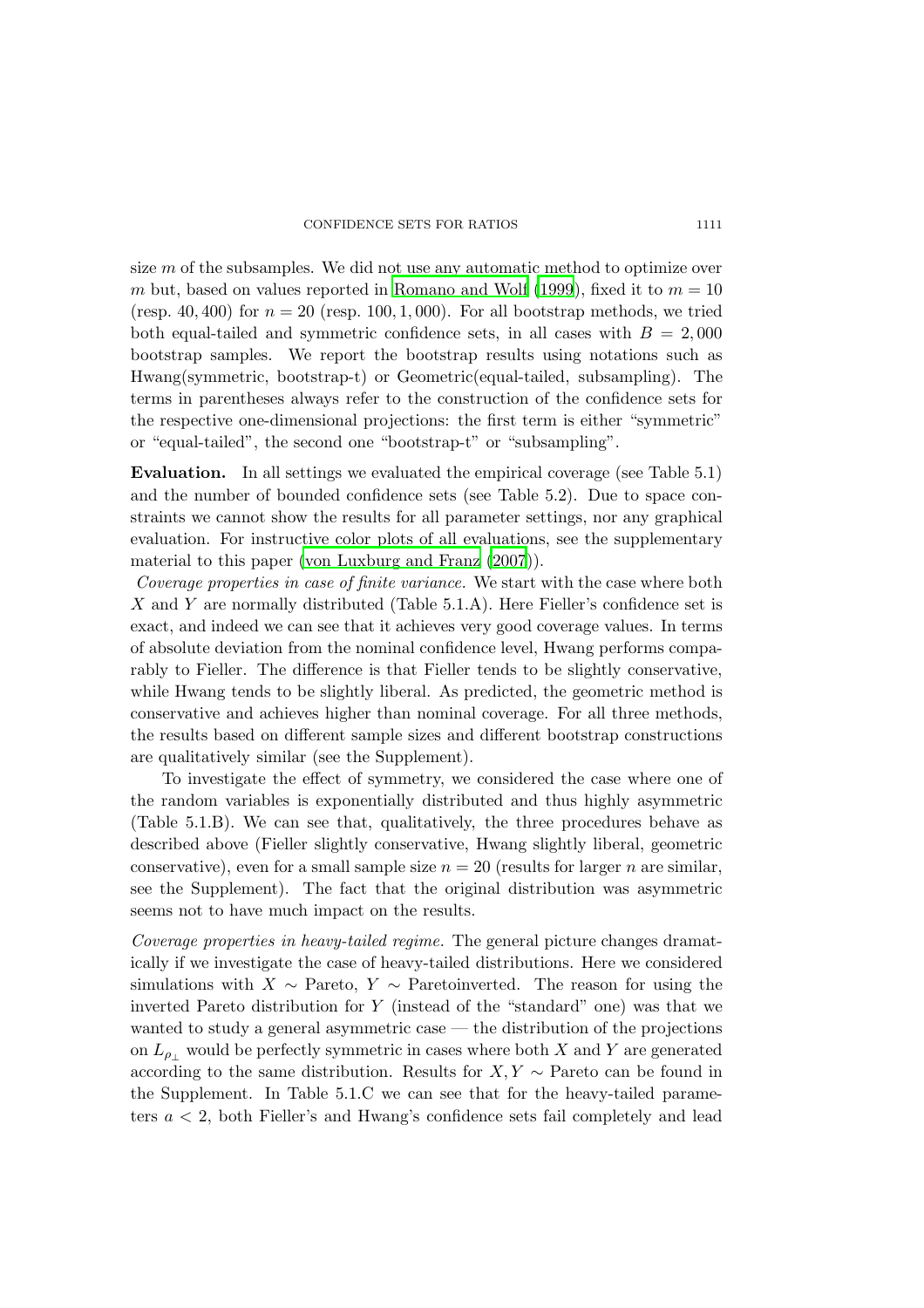Table 5.1. Empirical coverages of different methods. See text for details.

| A                        |                                                                                              | Empirical coverage: $X \sim$ normal, $Y \sim$ normal, n=100, nominal coverage level 0.90 |                                                                                                |                                  |                                  |                       |  |  |  |  |
|--------------------------|----------------------------------------------------------------------------------------------|------------------------------------------------------------------------------------------|------------------------------------------------------------------------------------------------|----------------------------------|----------------------------------|-----------------------|--|--|--|--|
|                          |                                                                                              | Geometric (equal-tailed, bootstrap-t) / Hwang (equal-tailed, bootstrap-t) / Fieller      |                                                                                                |                                  |                                  |                       |  |  |  |  |
|                          | Var(X)                                                                                       |                                                                                          |                                                                                                |                                  |                                  |                       |  |  |  |  |
|                          |                                                                                              | 0.1                                                                                      | 1                                                                                              | $\,3$                            | 5                                | 10                    |  |  |  |  |
|                          | 0.1                                                                                          | 1.00/0.90/0.93                                                                           | 0.97/0.90/0.94                                                                                 | 0.96/0.89/0.93                   | 0.95/0.89/0.93                   | 0.94/0.89/0.93        |  |  |  |  |
| $\mbox{Var}(\mathbf{Y})$ | 1                                                                                            | 0.97/0.91/0.94                                                                           | 0.99/0.87/0.92                                                                                 | 0.99/0.91/0.94                   | 0.97/0.88/0.92                   | 0.96/0.90/0.93        |  |  |  |  |
|                          | 3                                                                                            | 0.94/0.89/0.92                                                                           | 0.99/0.90/0.94                                                                                 | 1.00/0.89/0.91                   | 1.00/0.89/0.93                   | 0.99/0.89/0.93        |  |  |  |  |
|                          | $\bf 5$                                                                                      | 0.97/0.90/0.94                                                                           | 0.98/0.91/0.94                                                                                 | 0.99/0.90/0.93                   | 1.00/0.91/0.94                   | 0.99/0.89/0.93        |  |  |  |  |
|                          | 10                                                                                           | 0.95/0.90/0.93                                                                           | 0.96/0.90/0.93                                                                                 | 0.97/0.88/0.92                   | 0.99/0.88/0.93                   | 0.99/0.90/0.93        |  |  |  |  |
| в                        | Empirical coverage: X $\sim$ exponential, Y $\sim$ normal, $n = 20$ , nominal level 0.90     |                                                                                          |                                                                                                |                                  |                                  |                       |  |  |  |  |
|                          | Geometric(equal-tailed,bootstrap-t) / Hwang(equal-tailed,bootstrap-t) / Fieller              |                                                                                          |                                                                                                |                                  |                                  |                       |  |  |  |  |
|                          | mean(X)                                                                                      |                                                                                          |                                                                                                |                                  |                                  |                       |  |  |  |  |
|                          |                                                                                              | 1                                                                                        | 3                                                                                              | 5                                | 10                               |                       |  |  |  |  |
| Var(Y)                   | $0.1\,$                                                                                      | 0.93/0.84/0.89                                                                           | 0.90/0.84/0.87                                                                                 | 0.92/0.85/0.89                   |                                  | 0.92/0.87/0.90        |  |  |  |  |
|                          | $\mathbf{1}$                                                                                 | 0.98/0.88/0.91                                                                           | 0.98/0.87/0.91                                                                                 |                                  | 0.98/0.87/0.92<br>0.98/0.88/0.92 |                       |  |  |  |  |
|                          | $\,3$                                                                                        | 0.98/0.89/0.92                                                                           | 0.98/0.89/0.92                                                                                 | 0.98/0.89/0.93                   |                                  | 0.97/0.87/0.90        |  |  |  |  |
|                          | $\bf 5$                                                                                      | 0.97/0.87/0.93                                                                           | 0.96/0.87/0.92                                                                                 |                                  | 0.95/0.86/0.90<br>0.95/0.87/0.92 |                       |  |  |  |  |
|                          | 10                                                                                           | 0.95/0.87/0.92                                                                           | 0.95/0.89/0.92                                                                                 | 0.95/0.87/0.92                   |                                  | 0.95/0.86/0.91        |  |  |  |  |
|                          |                                                                                              |                                                                                          |                                                                                                |                                  |                                  |                       |  |  |  |  |
| С                        | Empirical coverage: X $\sim$ pareto, Y $\sim$ paretoinverted, $n = 100$ , nominal level 0.90 |                                                                                          |                                                                                                |                                  |                                  |                       |  |  |  |  |
|                          |                                                                                              | Geometric(equal-tailed,subsampling) / Hwang(equal-tailed,subsampling) / Fieller          |                                                                                                |                                  |                                  |                       |  |  |  |  |
|                          |                                                                                              |                                                                                          |                                                                                                | Tail(X)                          |                                  |                       |  |  |  |  |
| $\mathrm{Tail}(Y)$       | $\overline{1.1}$                                                                             | 1.1<br>0.73/0.17/0.25                                                                    | $1.5\,$<br>0.85/0.26/0.35                                                                      | 1.9<br>0.79/0.23/0.32            | 2.1<br>0.78/0.23/0.30            | 2.5<br>0.71/0.18/0.25 |  |  |  |  |
|                          |                                                                                              | 0.85/0.28/0.38                                                                           | 0.96/0.59/0.70                                                                                 | 0.98/0.65/0.76                   |                                  | 0.97/0.63/0.73        |  |  |  |  |
|                          | $1.5\,$<br>1.9                                                                               | 0.82/0.24/0.33                                                                           | 0.98/0.63/0.73                                                                                 | 0.99/0.72/0.82                   | 0.98/0.64/0.75<br>0.99/0.76/0.85 | 0.99/0.75/0.82        |  |  |  |  |
|                          | $2.1\,$                                                                                      | 0.78/0.20/0.28                                                                           | 0.98/0.65/0.75                                                                                 |                                  | 0.99/0.77/0.85                   | 0.99/0.78/0.87        |  |  |  |  |
|                          | $2.5\,$                                                                                      | 0.74/0.19/0.26                                                                           | 0.97/0.62/0.73                                                                                 | 0.99/0.76/0.85<br>0.99/0.75/0.84 | 0.99/0.79/0.86                   | 0.99/0.83/0.89        |  |  |  |  |
|                          |                                                                                              |                                                                                          |                                                                                                |                                  |                                  |                       |  |  |  |  |
| D                        |                                                                                              |                                                                                          | Empirical coverage: X $\sim$ pareto, Y $\sim$ paretoinverted, $n = 100$ , nominal level 0.90   |                                  |                                  |                       |  |  |  |  |
|                          |                                                                                              |                                                                                          | Geometric(symmetric,subsampling) / Hwang(symmetric,subsampling)/Fieller                        |                                  |                                  |                       |  |  |  |  |
|                          | Tail(X)                                                                                      |                                                                                          |                                                                                                |                                  |                                  |                       |  |  |  |  |
|                          |                                                                                              | 1.1                                                                                      | $1.5\,$                                                                                        | 1.9                              | 2.1                              | 2.5                   |  |  |  |  |
|                          | 1.1                                                                                          | 0.72/0.38/0.26                                                                           | 0.81/0.43/0.35                                                                                 | 0.76/0.37/0.30                   | 0.76/0.36/0.29                   | 0.70/0.31/0.27        |  |  |  |  |
| Tail(Y)                  | 1.5                                                                                          | 0.79/0.43/0.33                                                                           | 0.95/0.71/0.71                                                                                 | 0.97/0.73/0.74                   | 0.96/0.75/0.76                   | 0.96/0.73/0.74        |  |  |  |  |
|                          | 1.9                                                                                          | 0.77/0.41/0.31                                                                           | 0.96/0.75/0.75                                                                                 | 0.98/0.80/0.82                   | 0.99/0.81/0.83                   | 0.98/0.83/0.85        |  |  |  |  |
|                          | $2.1\,$                                                                                      | 0.75/0.39/0.30                                                                           | 0.97/0.74/0.73                                                                                 | 0.99/0.83/0.84                   | 0.99/0.83/0.85                   | 0.99/0.86/0.87        |  |  |  |  |
|                          | $2.5\,$                                                                                      | 0.71/0.39/0.28                                                                           | 0.96/0.74/0.74                                                                                 | 0.98/0.82/0.84                   | 0.99/0.86/0.88                   | 0.99/0.87/0.89        |  |  |  |  |
| Е                        |                                                                                              |                                                                                          | Empirical coverage: X $\sim$ pareto, Y $\sim$ paretoinverted, $n = 1,000$ , nominal level 0.90 |                                  |                                  |                       |  |  |  |  |
|                          |                                                                                              |                                                                                          | Geometric(equal-tailed,bootstrap-t) / Hwang(equal-tailed,bootstrap-t) / Fieller                |                                  |                                  |                       |  |  |  |  |
|                          |                                                                                              |                                                                                          |                                                                                                | $\overline{\text{Tail}}(X)$      |                                  |                       |  |  |  |  |
|                          |                                                                                              | 1.1                                                                                      | 1.5                                                                                            | 1.9                              | 2.1                              | $2.5\,$               |  |  |  |  |
|                          | 1.1                                                                                          | 0.24/0.24/0.24                                                                           | 0.35/0.33/0.33                                                                                 | 0.27/0.27/0.27                   | 0.27/0.26/0.26                   | 0.22/0.24/0.24        |  |  |  |  |
|                          | 1.5                                                                                          | 0.33/0.30/0.30                                                                           | 0.84/0.72/0.75                                                                                 | 0.86/0.74/0.77                   | 0.88/0.75/0.78                   | 0.87/0.75/0.77        |  |  |  |  |
| $\mathrm{Tail}(Y)$       | 1.9                                                                                          | 0.29/0.29/0.29                                                                           | 0.89/0.78/0.80                                                                                 | 0.96/0.86/0.90                   | 0.95/0.85/0.88                   | 0.96/0.87/0.89        |  |  |  |  |
|                          | 2.1                                                                                          | 0.25/0.25/0.25                                                                           | 0.87/0.74/0.76                                                                                 | 0.97/0.84/0.88                   | 0.97/0.85/0.89                   | 0.98/0.87/0.91        |  |  |  |  |
|                          | $2.5\,$                                                                                      | 0.26/0.27/0.27                                                                           | 0.86/0.75/0.77                                                                                 | 0.95/0.86/0.88                   | 0.98/0.87/0.91                   | 0.98/0.88/0.92        |  |  |  |  |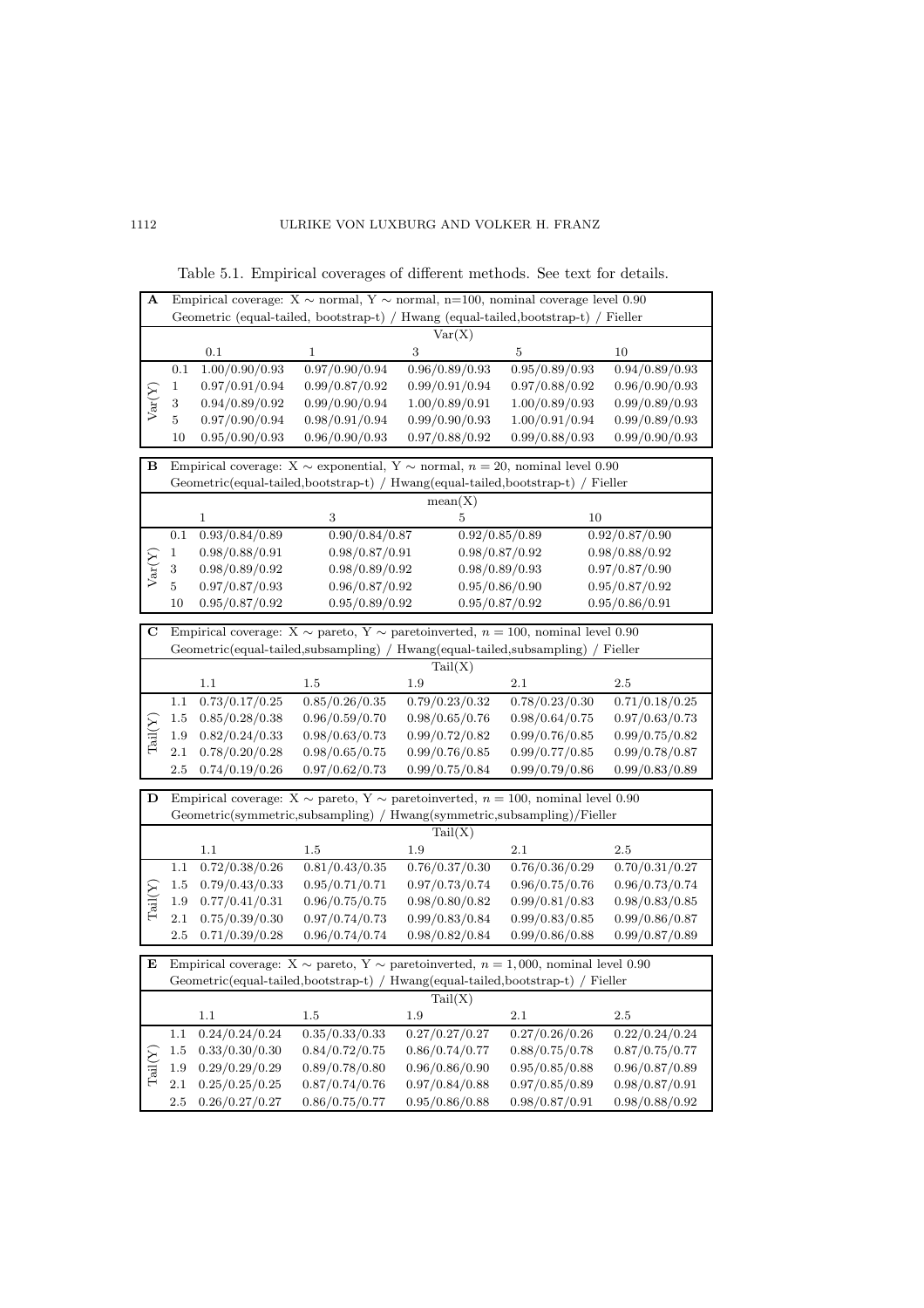Table 5.2. Fraction of bounded confidence sets of different methods. See text for details.

| A                  | Fraction bounded: X $\sim$ normal, Y $\sim$ normal, $n=100,$ nominal level $0.90$      |                                                                           |                                                                                              |                              |                              |                              |  |  |  |  |
|--------------------|----------------------------------------------------------------------------------------|---------------------------------------------------------------------------|----------------------------------------------------------------------------------------------|------------------------------|------------------------------|------------------------------|--|--|--|--|
|                    |                                                                                        | Geometric(symmetric,bootstrap-t) / Hwang(symmetric,bootstrap-t) / Fieller |                                                                                              |                              |                              |                              |  |  |  |  |
|                    | Var(X)                                                                                 |                                                                           |                                                                                              |                              |                              |                              |  |  |  |  |
|                    |                                                                                        | 0.1                                                                       | 1                                                                                            | $\,3$                        | 5                            | 10                           |  |  |  |  |
| $\text{Var}(Y)$    | 0.1                                                                                    | 1.0/1.0/1.0                                                               | 1.0/1.0/1.0                                                                                  | 0.90/0.95/0.93               | 0.56/0.67/0.60               | 0.17/0.27/0.20               |  |  |  |  |
|                    | $\mathbf{1}$                                                                           | 1.0/1.0/1.0                                                               | 1.0/1.0/1.0                                                                                  | 0.93/0.96/0.94               | 0.52/0.63/0.57               | 0.15/0.24/0.18               |  |  |  |  |
|                    | 3                                                                                      | 1.0/1.0/1.0                                                               | 1.0/1.0/1.0                                                                                  | 0.91/0.95/0.92               | 0.54/0.64/0.58               | 0.18/0.26/0.21               |  |  |  |  |
|                    | $\bf 5$                                                                                | 1.0/1.0/1.0                                                               | 1.0/1.0/1.0                                                                                  | 0.91/0.96/0.93               | 0.52/0.64/0.57               | 0.19/0.28/0.21               |  |  |  |  |
|                    | 10                                                                                     | 1.0/1.0/1.0                                                               | 1.0/1.0/1.0                                                                                  | 0.92/0.95/0.93               | 0.52/0.63/0.57               | 0.19/0.28/0.22               |  |  |  |  |
| в                  | Fraction bounded: X $\sim$ exponential, Y $\sim$ normal, $n = 20$ , nominal level 0.90 |                                                                           |                                                                                              |                              |                              |                              |  |  |  |  |
|                    | Geometric(equal-tailed,bootstrap-t) / Hwang(equal-tailed,bootstrap-t) / Fieller        |                                                                           |                                                                                              |                              |                              |                              |  |  |  |  |
|                    | mean(X)                                                                                |                                                                           |                                                                                              |                              |                              |                              |  |  |  |  |
|                    |                                                                                        | 1                                                                         | $\,3$                                                                                        | 5                            | 10                           |                              |  |  |  |  |
| Var(Y)             | 0.1                                                                                    | 1.0/1.0/1.0                                                               | 1.0/1.0/1.0                                                                                  | 1.0/1.0/1.0                  |                              | 1.0/1.0/1.0                  |  |  |  |  |
|                    | $\mathbf{1}$                                                                           | 1.0/1.0/1.0                                                               | 1.0/1.0/1.0                                                                                  | 1.0/1.0/1.0                  |                              | 1.0/1.0/1.0                  |  |  |  |  |
|                    | $\,3$                                                                                  | 1.0/1.0/1.0                                                               | 1.0/1.0/1.0                                                                                  | 1.0/1.0/1.0                  |                              | 1.0/1.0/1.0                  |  |  |  |  |
|                    | $\bf 5$                                                                                | 1.0/1.0/1.0                                                               | 1.0/1.0/1.0                                                                                  | 1.0/1.0/1.0                  |                              | 1.0/1.0/1.0                  |  |  |  |  |
|                    | 10                                                                                     | 1.0/1.0/1.0                                                               | 1.0/1.0/1.0                                                                                  | 1.0/1.0/1.0                  |                              | 1.0/1.0/1.0                  |  |  |  |  |
|                    |                                                                                        |                                                                           |                                                                                              |                              |                              |                              |  |  |  |  |
| С                  |                                                                                        |                                                                           | Fraction bounded: X $\sim$ pareto, Y $\sim$ paretoinverted, $n = 100$ , nominal level 0.90   |                              |                              |                              |  |  |  |  |
|                    | Geometric(equal-tailed,subsampling) / Hwang(equal-tailed,subsampling) / Fieller        |                                                                           |                                                                                              |                              |                              |                              |  |  |  |  |
|                    |                                                                                        |                                                                           |                                                                                              | Tail(X)                      |                              |                              |  |  |  |  |
| $\mathrm{Tail}(Y)$ |                                                                                        | 1.1                                                                       | $1.5\,$                                                                                      | 1.9                          | 2.1                          | 2.5                          |  |  |  |  |
|                    | 1.1                                                                                    | 0.99/0.41/0.91                                                            | 1.0/0.69/0.98                                                                                | 1.0/0.84/0.99                | 1.0/0.88/1.0                 | 1.0/0.93/1.0                 |  |  |  |  |
|                    | 1.5<br>1.9                                                                             | 0.99/0.48/0.89<br>0.98/0.48/0.90                                          | 1.0/0.76/0.98<br>1.0/0.80/0.98                                                               | 1.0/0.88/1.0<br>1.0/0.92/1.0 | 1.0/0.94/1.0<br>1.0/0.96/1.0 | 1.0/0.96/1.0<br>1.0/0.98/1.0 |  |  |  |  |
|                    | 2.1                                                                                    | 0.99/0.50/0.91                                                            | 1.0/0.80/0.98                                                                                | 1.0/0.94/1.0                 | 1.0/0.96/1.0                 | 1.0/0.99/1.0                 |  |  |  |  |
|                    | 2.5                                                                                    | 0.99/0.47/0.89                                                            | 1.0/0.82/0.99                                                                                | 1.0/0.95/1.0                 | 1.0/0.97/1.0                 | 1.0/0.99/1.0                 |  |  |  |  |
|                    |                                                                                        |                                                                           |                                                                                              |                              |                              |                              |  |  |  |  |
| D                  |                                                                                        |                                                                           | Fraction bounded: $X \sim$ pareto, $Y \sim$ paretoinverted, $n = 100$ , nominal level 0.90   |                              |                              |                              |  |  |  |  |
|                    |                                                                                        |                                                                           | Geometric(symmetric,subsampling) / Hwang(symmetric,subsampling) / Fieller                    |                              |                              |                              |  |  |  |  |
|                    |                                                                                        |                                                                           |                                                                                              | Tail(X)                      |                              |                              |  |  |  |  |
|                    |                                                                                        | $1.1\,$                                                                   | $1.5\,$                                                                                      | 1.9                          | 2.1                          | 2.5                          |  |  |  |  |
|                    | 1.1                                                                                    | 0.45/0.43/0.90                                                            | 0.80/0.73/0.98                                                                               | 0.94/0.86/1.0                | 0.96/0.88/1.0                | 0.99/0.91/1.0                |  |  |  |  |
| Tail(Y)            | $1.5\,$                                                                                | 0.48/0.53/0.91                                                            | 0.81/0.79/0.98                                                                               | 0.94/0.91/1.0                | 0.97/0.92/1.0                | 0.99/0.96/1.0                |  |  |  |  |
|                    | 1.9                                                                                    | 0.47/0.55/0.91                                                            | 0.78/0.79/0.97                                                                               | 0.92/0.93/1.0                | 0.97/0.96/1.0                | 0.99/0.98/1.0                |  |  |  |  |
|                    | 2.1                                                                                    | 0.46/0.52/0.90                                                            | 0.81/0.84/0.99                                                                               | 0.93/0.93/1.0                | 0.96/0.96/1.0                | 0.99/0.98/1.0                |  |  |  |  |
|                    | $2.5\,$                                                                                | 0.45/0.52/0.90                                                            | 0.79/0.81/0.99                                                                               | 0.94/0.94/1.0                | 0.96/0.97/1.0                | 0.98/0.98/1.0                |  |  |  |  |
| Е                  |                                                                                        |                                                                           | Fraction bounded: X $\sim$ pareto, Y $\sim$ paretoinverted, $n = 1,000$ , nominal level 0.90 |                              |                              |                              |  |  |  |  |
|                    |                                                                                        |                                                                           | Geometric(equal-tailed,bootstrap-t) / Hwang(equal-tailed,bootstrap-t) / Fieller              |                              |                              |                              |  |  |  |  |
|                    |                                                                                        |                                                                           |                                                                                              | Tail(X)                      |                              |                              |  |  |  |  |
|                    |                                                                                        | 1.1                                                                       | $1.5\,$                                                                                      | 1.9                          | $2.1\,$                      | $2.5\,$                      |  |  |  |  |
| Tail(Y)            | 1.1                                                                                    | 0.91/0.94 / 0.95                                                          | 0.99/1.0/1.0                                                                                 | 1.0/1.0/1.0                  | 1.0/1.0/1.0                  | 1.0/1.0/1.0                  |  |  |  |  |
|                    | 1.5                                                                                    | 0.91 / 0.94 / 0.95                                                        | 0.99/1.0/1.0                                                                                 | 1.0/1.0/1.0                  | 1.0/1.0/1.0                  | 1.0/1.0/1.0                  |  |  |  |  |
|                    | 1.9                                                                                    | 0.91 / 0.94 / 0.95                                                        | 0.98 / 0.99 / 0.99                                                                           | 1.0/1.0/1.0                  | 1.0/1.0/1.0                  | 1.0/1.0/1.0                  |  |  |  |  |
|                    | 2.1                                                                                    | 0.91 / 0.93 / 0.95                                                        | 0.99 / 0.99 / 0.99                                                                           | 1.0/1.0/1.0                  | 1.0/1.0/1.0                  | 1.0/1.0/1.0                  |  |  |  |  |
|                    | $2.5\,$                                                                                | $0.91$ /0.93 /0.94 $\,$                                                   | 0.99 / 0.99 / 1.0                                                                            | 1.0/1.0/1.0                  | 1.0/1.0/1.0                  | 1.0/1.0/1.0                  |  |  |  |  |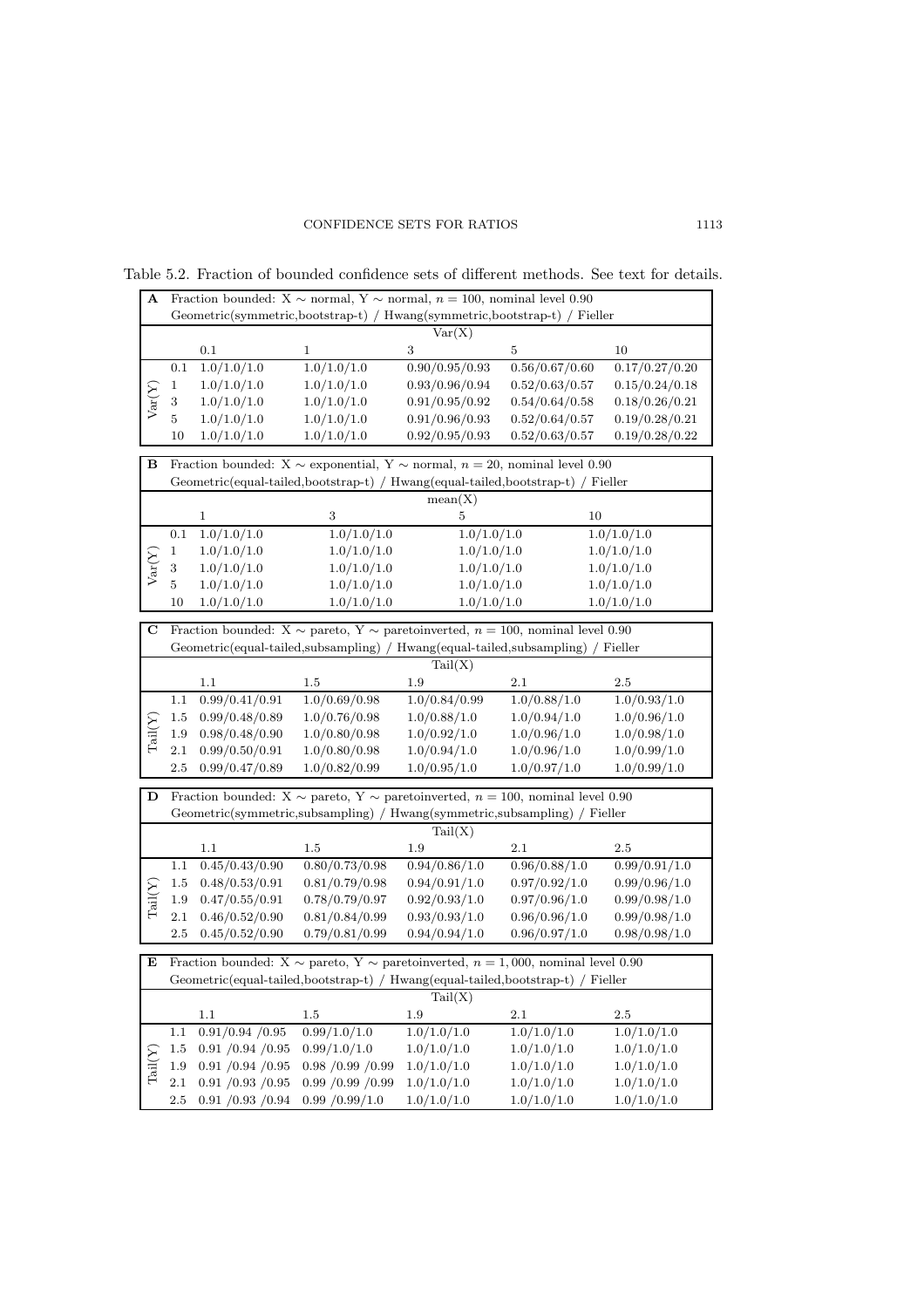to empirical coverage probabilities as low as 0.20 instead of 0.90. For Hwang, this happened no matter what bootstrap method we used (symmetric or equaltailed, bootstrap-t or subsampling), see Tables 5.1.C to E and the Supplement. The method Geometric(equal-tailed, subsampling), on the other hand, performs much better than both Fieller's and Hwang's methods in the heavy-tailed regime  $a < 2$ . The overall coverage of the geometric method never drops below 0.70, a distinct improvement over the other two methods. It is interesting to observe that the good performance of the geometric method in the heavy-tailed regime decreases sharply if we use bootstrap-t instead of the subsampling bootstrap intervals (Table 5.1.E). The reason is that in the heavy-tailed case, bootstrap-t does not achieve good coverage for the one-dimensional projections, and then the coverage of the final confidence intervals suffers as well. Finally, when the Pareto tail parameter lies in the region  $a > 2$ , we are again in the domain of attraction of the normal law. Here all results resemble the ones already reported for the finite variance case.

Interpretation of the results in terms of projections. The quality of all three methods crucially depends on the quality of the one-dimensional confidence sets under consideration. For distributions in the domain of attraction of the normal law, Fieller's confidence sets perform very well, even for highly asymmetric distributions. The likely reason is that, even for small sample sizes, the distribution of the sample means is already close enough to normal that using bootstrap does not lead to any advantage over using a normal distribution assumption. In the heavy-tailed regime, both Hwang and Fieller fail. This is the case because neither of them achieves good coverage probabilities for the projected one-dimensional random variables  $T_{\hat{\rho}, \hat{C}}(\hat{\mu})$ . Here the geometric method has a big advantage, because, instead of considering projections in arbitrary directions, it only has to deal with projections on the coordinate axes. That the coverage of the onedimensional confidence sets on the projections is an important indicator of the quality of the confidence set for the ratio can also observed from the fact that the coverage of 0.70 achieved by Geometric (subsampling) in the case  $a = 1.1$ (Tables 5.1.C to E) accords with values reported by [Romano and Wolf \(1999](#page-22-9)) for the coverage of confidence sets for the mean of Pareto distributions.

Number of bounded confidence sets. In Table 5.2, we compare the number of bounded confidence sets for the three methods. Often, these numbers do not differ much across the different methods. In some cases, Geometric(equaltailed) performs favorably in that it has more bounded confidence sets than the other methods (see the Supplement). In the asymmetric heavy-tailed case it can be seen that when using symmetric rather than equal-tailed confidence sets in the geometric method, the number of bounded confidence sets decreases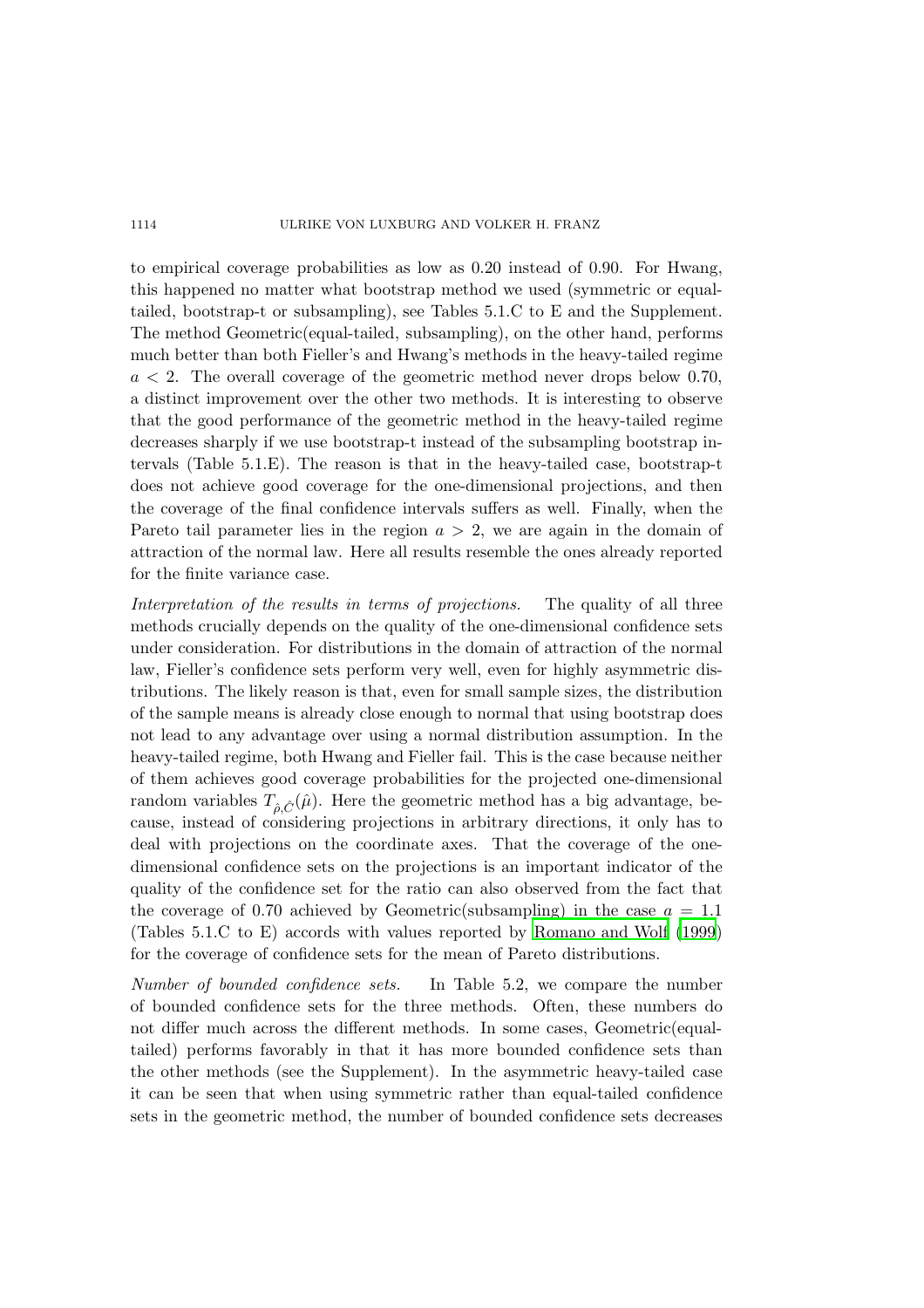heavily (compare Tables 5.2.C and D). This is due to the fact that the onedimensional confidence sets then become large in both directions (whereas the equal-tailed ones are only large in one direction). Hence, the origin is contained in the resulting rectangle much more often, which leads to unbounded confidence sets. This strongly speaks in favor of using equal-tailed bootstrap confidence sets rather than symmetric ones in the geometric method. Note that for Hwang's method, using equal-tailed confidence sets can lead to implausible confidence sets which are unbounded on one side, but bounded on the other (as explained above). In our experiments, such confidence sets indeed did occur, but not very often (about 20 times in 1,000 repetitions).

## 6. Summary

The geometric approach shows that confidence sets for ratios can be derived from one-dimensional confidence sets for the mean of projections of  $(X, Y)$ . Of course, the quality of the ratio confidence sets crucially depends on the quality of those one-dimensional confidence sets. For distributions that are in the domain of attraction of the normal law, we recommend using Fieller's confidence set instead of any bootstrap method. Here, Fieller's set works fine even for small sample sizes and asymmetric distributions. Hwang's set achieves comparable results in terms of absolute deviation, but as opposed to Fieller's sets its deviations tend to be to the liberal side, which should be avoided in our opinion. For asymmetric heavy-tailed distributions we recommend using our Geometric(equal-tailed, subsampling) method. This method can be seen as a natural generalization of the geometric interpretation of the Fieller method to a bootstrap scenario. Even though it does not work perfectly, its coverage outperforms Fieller's and Hwang's methods by a large margin, and the number of bounded confidence sets is often higher than for Fieller or Hwang. The performance of the geometric method of course depends on the performance of the bootstrap method used for the onedimensional distributions. If one is able to improve the bootstrap intervals for the means of those distributions, one is very likely to further improve the coverage of the geometric confidence sets for the ratio.

### Acknowledgements

We would like to thank Volker Guiard for helpful comments on an earlier version of this manuscript.

# References

<span id="page-20-0"></span>Athreya, K. B. (1987). Bootstrap of the mean in the infinite variance case. Ann. Statist. 15, 724-731.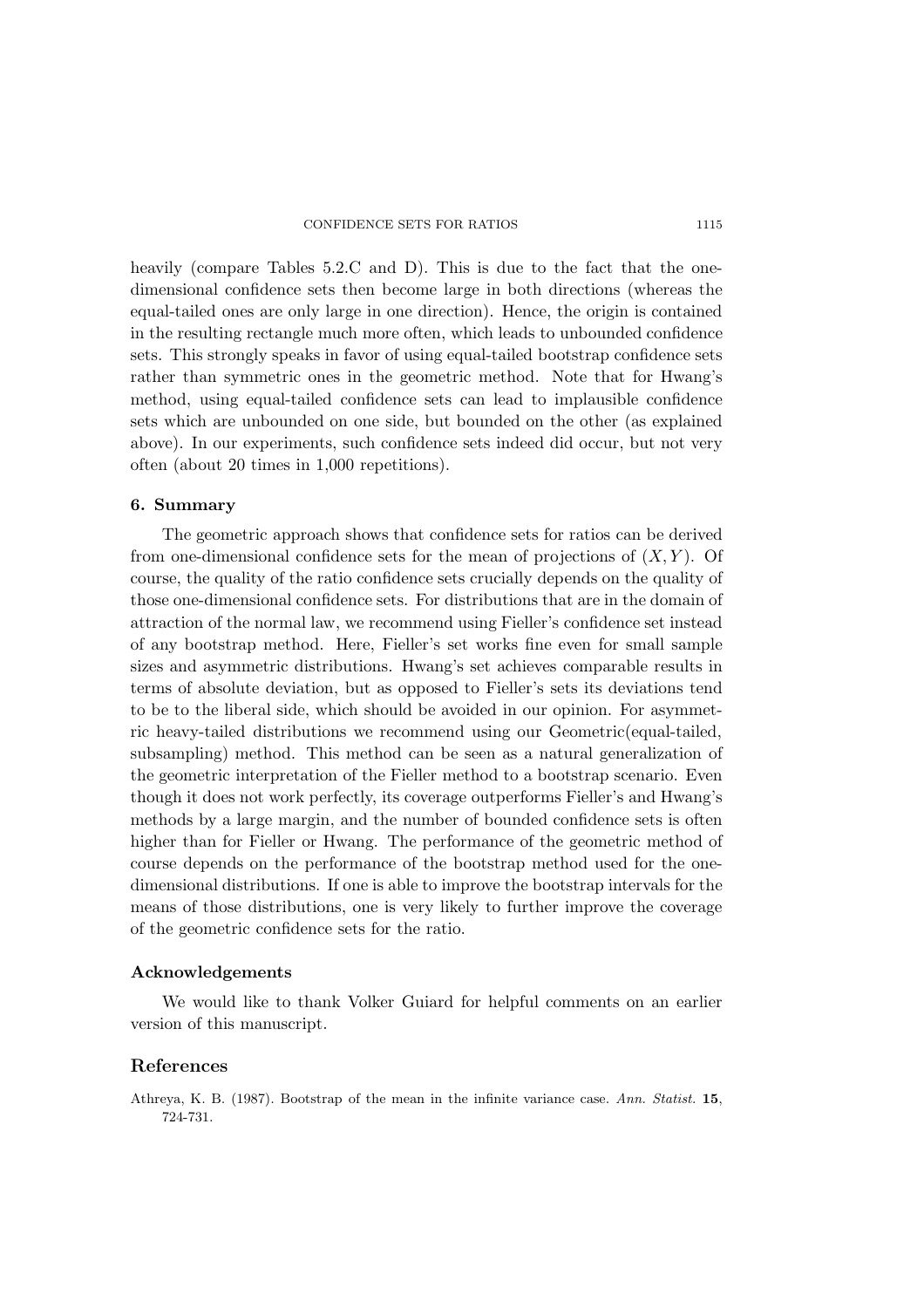- <span id="page-21-12"></span>Beale, E. M. L. (1962). Some uses of computers in operational research. Industrielle Organisation 31, 51-52.
- <span id="page-21-0"></span>Buonaccorsi, J. P. (2001). Fieller's theorem. In Encyclopedia of Environmetrics (Edited by A. H. El-Shaarawi and W. W. Piegorsch), 773-775. Wiley, New York.
- <span id="page-21-10"></span>Buonaccorsi, J. P. and Iyer, H. K. (1984). A comparison of confidence-regions and designs in estimation of a ratio. Comm. Statist. Simulation Comput. 13, 723-741.
- <span id="page-21-21"></span>Choquet, D., L'Ecuyer, P. and Léger, C. (1999). Bootstrap confidence intervals for ratios of expectations. ACM Trans. Model. Comput. Simul. 9, 326-348.
- <span id="page-21-14"></span>Dalabehera, M. and Sahoo, L. N. (1995). Efficiencies of 6 almost unbiased ratio estimators under a particular model. Statist. Papers 36, 61-67.
- <span id="page-21-19"></span>Davison, A. and Hinkley, D. (1997). Bootstrap Methods and Their Application. Cambridge University Press, Cambridge.
- <span id="page-21-13"></span>Durbin, J. (1959). A note on the application of Quenouille's method of bias reduction to the estimation of ratios. Biometrika 46, 477-480.
- <span id="page-21-15"></span>Eaton, M. (1981). On the projections of istotropic distributions. Ann. Statist. 9, 391-400.
- <span id="page-21-17"></span>Efron, B. (1979). Bootstrap methods: Another look at the jackknife. Ann. Statist. 7, 1-26.
- <span id="page-21-18"></span>Efron, B. and Tibshirani, R. J. (1993). An Introduction to the Bootstrap. Chapman & Hall, Boca Raton.
- <span id="page-21-16"></span>Fang, K., Kotz, S. and Ng, K. (1990). Symmetric Multivariate and Related Distributions. Chapman and Hall, New York.
- <span id="page-21-2"></span>Fieller, E. (1932). The distribution of the index in a normal bivariate population. Biometrika 24, 428-440.
- <span id="page-21-3"></span>Fieller, E. (1940). The biological standardization of insulin. Supplement to the J. Roy. Statist. Soc. 7, 1-64.
- <span id="page-21-4"></span>Fieller, E. (1944). A fundamental formula in the statistics of biological assays and some applications. Quarterly J. Pharmacy and Pharmacology 17, 117-123.
- <span id="page-21-5"></span>Fieller, E. (1954). Some problems in interval estimation. J. Roy. Statist. Soc. Ser. B 16, 175-185.
- <span id="page-21-7"></span>Finney, D. J. (1978). Statistical Methods in Biological Assay. 3rd edition. Griffin, London.
- <span id="page-21-1"></span>Franz, V. H. (submitted). Ratios: A short guide to confidence limits and proper use. (Preprint available at <http://arxiv.org/abs/0710.2024>)
- <span id="page-21-8"></span>Gleser, L. J. and Hwang, J. T. (1987). The nonexistence of 100(1–alpha)–percent confidence sets of finite expected diameter in errors-in-variables and related models. Ann. Statist. 15, 1351-1362.
- <span id="page-21-11"></span>Guiard, V. (1989). Some remarks on the estimation of the ratio of the expectation values of a two-dimensional normal random variable (correction of the Theorem of Milliken). Biometrical J. 31, 681-697.
- <span id="page-21-23"></span>Hall, P. and LePage, R. (1996). On bootstrap estimation of the distribution of the studentized mean. Ann. Inst. Statist. Math. 48, 403-421.
- <span id="page-21-9"></span>Hwang, J. T. G. (1995). Fieller's problems and resampling techniques. Statist. Sinica 5, 161-171.
- <span id="page-21-22"></span>Johnson, N., Kotz, S. and Balakrishnan, N. (1994). Continuous Univariate Distributions, Volume 1. Second edition. Wiley, New York.
- <span id="page-21-6"></span>Kendall, M. and Stuart, A. (1961). The Advanced Theory of Statistics, Vol 2. Charles Griffin and Company, London.
- <span id="page-21-20"></span>Knight, K. (1989). On the bootstrap of the sample mean in the infinite variance case. Ann. Statist. 17, 1168-1175.